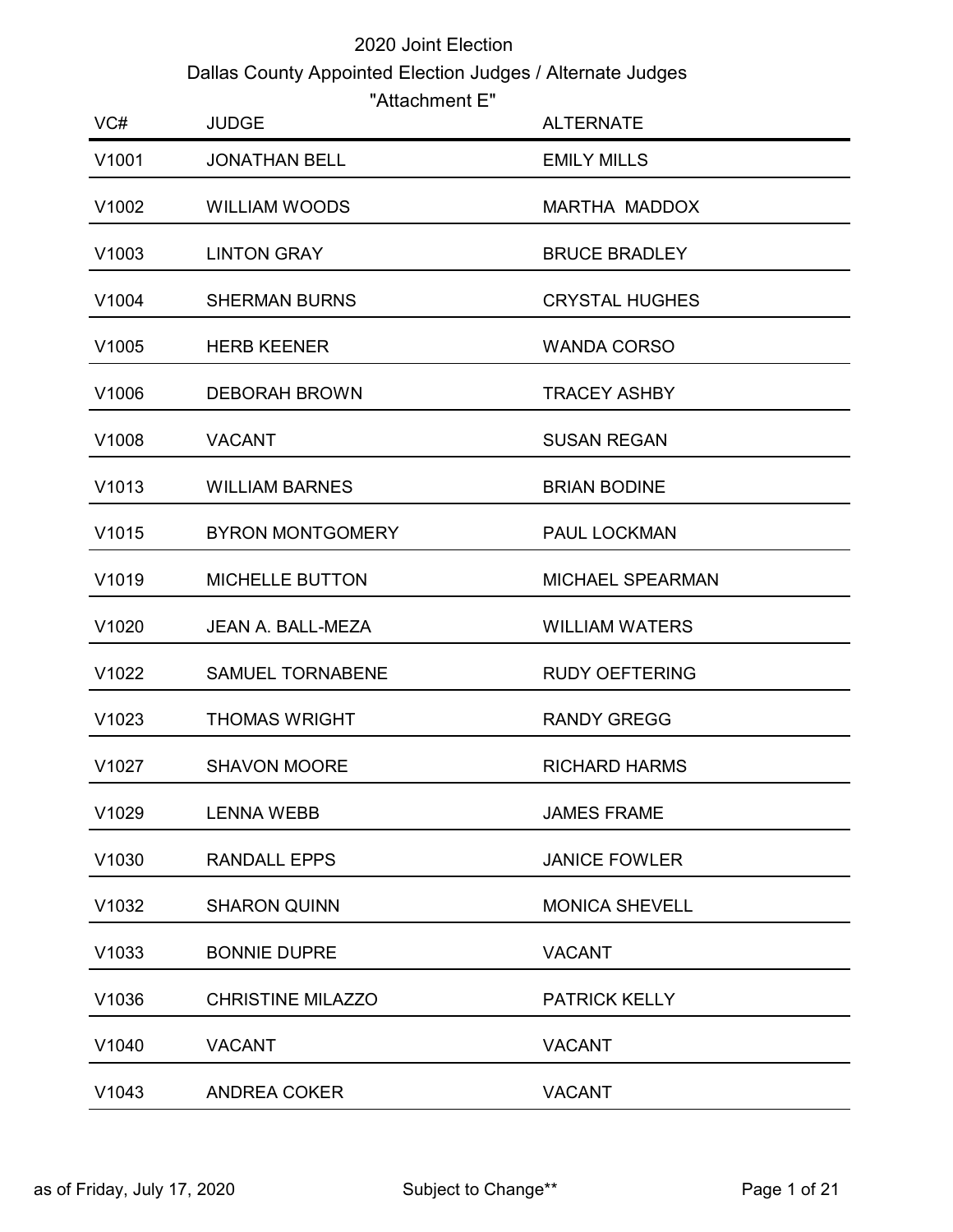| VC#   | "Attachment E"<br><b>JUDGE</b> | <b>ALTERNATE</b>             |
|-------|--------------------------------|------------------------------|
| V1045 | <b>SAUNDRA LEINNEWEBER</b>     | <b>VACANT</b>                |
| V1047 | <b>GEORGE SIGGERS</b>          | <b>SHANE POTTER</b>          |
| V1049 | SHELBY JAMES                   | <b>JUDITH ADAMS</b>          |
| V1052 | <b>TIMOTHY SEXTON</b>          | <b>LAWRENCE GEORGE BURKE</b> |
| V1054 | <b>CHRISTI RODGERS</b>         | <b>ANN TEAGUE</b>            |
| V1056 | <b>ANNETTE CHOICE</b>          | <b>BONNIE WATT</b>           |
| V1057 | <b>VACANT</b>                  | <b>CHARLIE YOUNGBLOOD</b>    |
| V1058 | <b>JIM HOLBERT</b>             | <b>DORIS BRANTFERGER</b>     |
| V1059 | <b>ERICA COLE</b>              | <b>RONDA MORELAND</b>        |
| V1060 | <b>BRUCE ANTON</b>             | <b>MARY BOSWORTH</b>         |
| V1061 | DAVID E. WALLACE               | <b>DON PEARCE</b>            |
| V1063 | JOHNNY JEFFERSON               | <b>BARBARA KING</b>          |
| V1070 | <b>GREGORY BYRNE</b>           | JULIANA MARTINEZ             |
| V1071 | <b>VIVIAN DUDLEY</b>           | ROSEMARY UNDERBRINK          |
| V1073 | CHERI BALL-MEZA                | <b>DAVID SHAW</b>            |
| V1074 | <b>LOTA DUNHAM</b>             | <b>VIRGINIA MONTFORT</b>     |
| V1076 | ROXANNA MCCREERY               | <b>VACANT</b>                |
| V1078 | <b>OLA ALLEN</b>               | PHILLIP LOONEY               |
| V1079 | RHONDA CHOICE                  | <b>LEE BALDWIN</b>           |
| V1081 | <b>JUAN ORELLANA</b>           | <b>LARRY MILLER</b>          |
| V1083 | <b>MATTIE GARTH</b>            | <b>DAN MOSHER</b>            |
| V1084 | TRACY DOTIE HILL               | <b>ROBIN WISDOM</b>          |
| V1085 | <b>HELEN SMITH</b>             | <b>VACANT</b>                |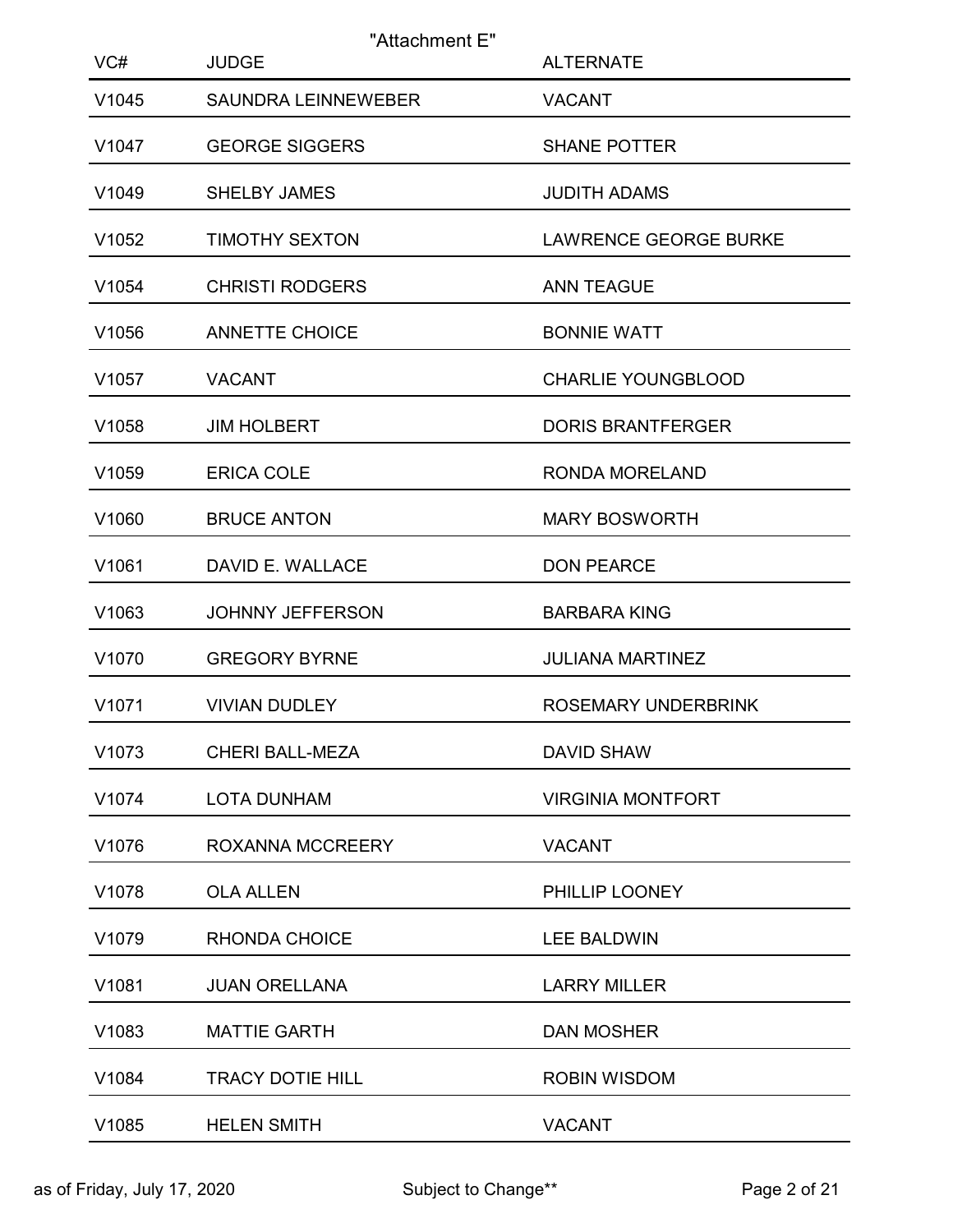| VC#   | "Attachment E"<br><b>JUDGE</b> | <b>ALTERNATE</b>         |
|-------|--------------------------------|--------------------------|
| V1087 | <b>DELPHINE VASSER</b>         | <b>LINDA MACK</b>        |
| V1088 | <b>JEAN ROGERS</b>             | <b>VACANT</b>            |
| V1090 | <b>DOROTHY DIGGS</b>           | <b>FRIEDRICH SCHULZ</b>  |
| V1091 | <b>LATRICE JACKSON</b>         | <b>JAMES MURPHY</b>      |
| V1092 | <b>HERLINDA RESENDIZ</b>       | <b>ERIC TANGUMONKEM</b>  |
| V1093 | <b>BETTY CARTER</b>            | <b>ELIZABETH ZIPPER</b>  |
| V1094 | <b>BRENDA ANDERSON</b>         | <b>VACANT</b>            |
| V1095 | <b>JAMES DOUGLAS RAY</b>       | VANESSA POGUE-COLLINS    |
| V1096 | <b>LAKISHA NEALY</b>           | <b>VACANT</b>            |
| V1097 | <b>SHELIA BATES</b>            | <b>HUBERT BOLES</b>      |
| V1098 | <b>JUANITA POLLARD</b>         | <b>LEONARD CRAINE</b>    |
| V1100 | <b>MINNIE ARMSTRONG</b>        | <b>WILTON CROCKER</b>    |
| V1101 | DONNA O'NEAL                   | <b>ROGER HUDGENS</b>     |
| V1102 | <b>INIECE DAVIS</b>            | PETE ALMANZA             |
| V1104 | <b>AUBREY SEARS</b>            | <b>VACANT</b>            |
| V1107 | <b>LISA PELMORE</b>            | <b>VACANT</b>            |
| V1108 | <b>SHATORIA BOWENS</b>         | <b>SABRINA MARES</b>     |
| V1109 | <b>ROBERT SHERMAN</b>          | <b>RALPH STINSON III</b> |
| V1116 | <b>BARBARA JOHNSON</b>         | <b>STEVE YORK</b>        |
| V1118 | <b>EDDIE JIMMERSON</b>         | <b>MARY HARMS</b>        |
| V1119 | <b>GEORGE COLLINS</b>          | <b>WILLIAM BIESEL</b>    |
| V1120 | ROBERT SULLIVAN                | <b>VACANT</b>            |
| V1121 | <b>BEN DAY</b>                 | <b>CAROL LAWSON</b>      |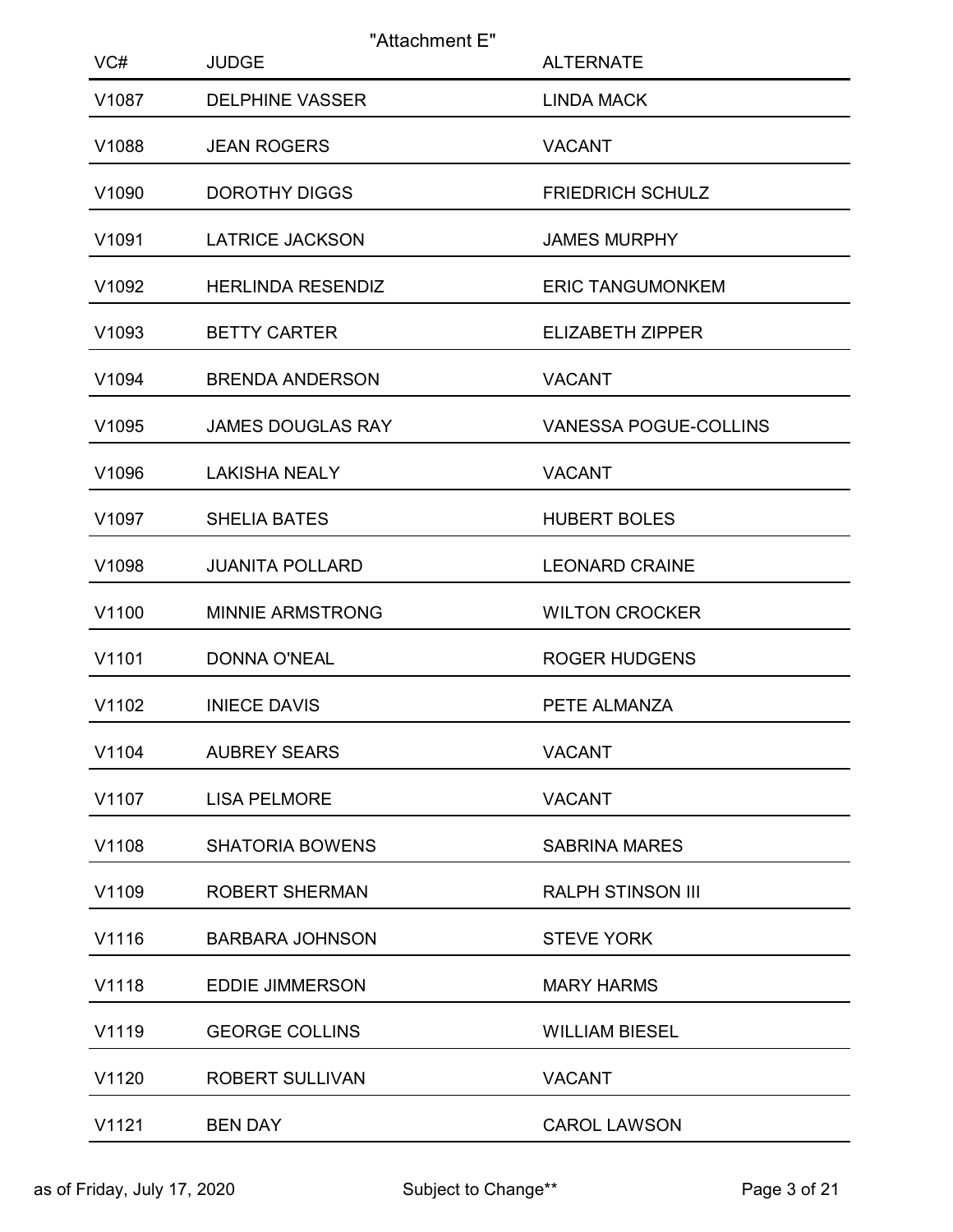| VC#   | "Attachment E"<br><b>JUDGE</b> | <b>ALTERNATE</b>       |
|-------|--------------------------------|------------------------|
| V1128 | PATTI CLAPP                    | <b>CARIN HUGHES</b>    |
| V1134 | <b>SHIRLEY DOUGLAS</b>         | <b>JOSH GUTIERREZ</b>  |
| V1300 | <b>CONSTANCE SHAW</b>          | <b>ROBERT SEWARD</b>   |
| V1301 | ELIZABETH RENDON               | <b>RODNEY ELKINS</b>   |
| V1302 | <b>LINDA GARRETT</b>           | <b>RUSSELL JOHNSON</b> |
| V1303 | <b>WILLIAM BRIDGMAN</b>        | <b>VACANT</b>          |
| V1304 | <b>LISA WILLIAMS</b>           | PAT MOORMAN            |
| V1305 | ANGELICA VILLANUEVA            | <b>STEPHEN FELT</b>    |
| V1308 | <b>FERNANDO ROJAS</b>          | <b>SHARON BOMER</b>    |
| V1310 | <b>BOBBYE ROSS</b>             | POPPY AIRHART          |
| V1311 | <b>COLETTE KUYKENDALL</b>      | <b>SHIRLEY NYORE</b>   |
| V1312 | <b>MARGARET HALL</b>           | ROBERT BISHOP          |
| V1314 | <b>RICHARD CULBERSON</b>       | JOYCE COOLOGHAN        |
| V1500 | <b>VACANT</b>                  | <b>JAN NORRIS</b>      |
| V1501 | <b>JOHN KEISER</b>             | <b>CHRIS DAVIS</b>     |
| V1502 | JOHN COUPE                     | <b>WILLIAM BEARD</b>   |
| V1503 | <b>LORI RALEY</b>              | <b>KAYE PRESTON</b>    |
| V1700 | <b>SABRINA DONNELL</b>         | <b>JOHN BALL</b>       |
| V1701 | <b>JESSE PENA</b>              | <b>VACANT</b>          |
| V1702 | <b>VACANT</b>                  | <b>CAROL CAHILL</b>    |
| V1703 | <b>SCOTT LAMBERTY</b>          | PATRICIA SHAW          |
| V1705 | MABEL OKECHUKWU                | DANNY JANES            |
| V1706 | MICHELE GLAZE                  | <b>LEAH CAREY</b>      |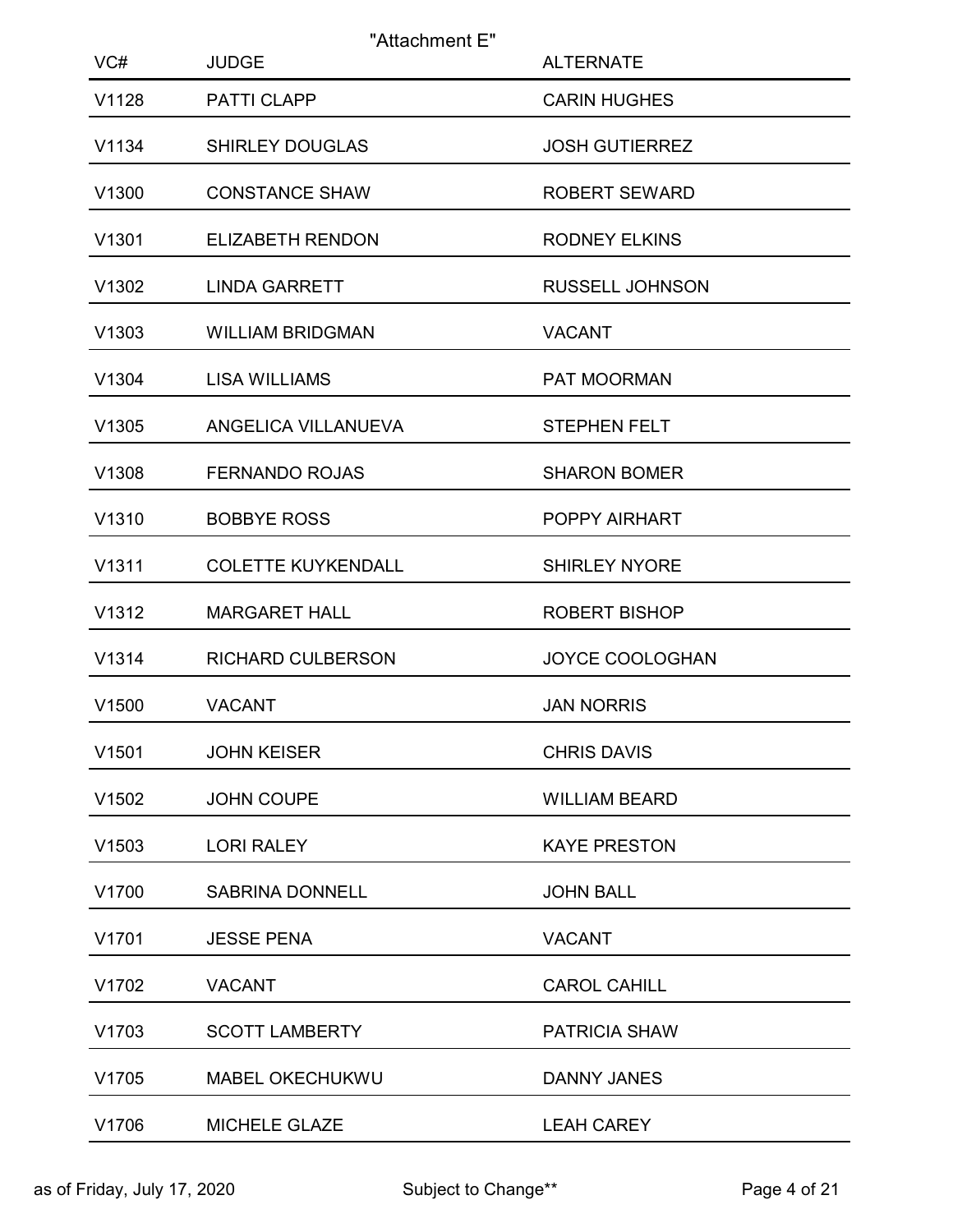| VC#   | "Attachment E"<br><b>JUDGE</b> | <b>ALTERNATE</b>          |
|-------|--------------------------------|---------------------------|
| V1708 | <b>SUSAN RICHARD</b>           | <b>VACANT</b>             |
| V1709 | <b>DAVID SPONSEL</b>           | <b>JULIA RICHARDS</b>     |
| V1710 | <b>EMMA CRAYTON</b>            | <b>KIMBERLY BURT</b>      |
| V1711 | MAGGIE ENSLEY                  | <b>JOHN LIVELY</b>        |
| V1712 | <b>GARY COLLARD</b>            | <b>JANET HARRIS</b>       |
| V1713 | <b>SANDY KNAUF</b>             | <b>VACANT</b>             |
| V1715 | <b>ARLENE BEASLEY</b>          | <b>BILL BENNETT</b>       |
| V1716 | <b>JOHN BOUTON</b>             | <b>JOY BRADY</b>          |
| V1717 | <b>VACANT</b>                  | <b>JEFF S TURNER</b>      |
| V1718 | <b>ROBERT DAY</b>              | PEGGY MCCARTY             |
| V1719 | <b>JANETTE SWINTON</b>         | <b>VACANT</b>             |
| V1720 | MICHELE GOODWIN                | PAUL ZIMMERMANN           |
| V1722 | <b>VACANT</b>                  | <b>MARILYN WILLINGHAM</b> |
| V1723 | <b>JAMES HARP</b>              | <b>VACANT</b>             |
| V1726 | <b>VACANT</b>                  | <b>RONDA PAULSEN</b>      |
| V1728 | ANGELA ROBINETTE               | <b>MATTHEW FONTAINE</b>   |
| V2002 | <b>ALLEN DANIELS</b>           | <b>SUSANNE BOONE</b>      |
| V2003 | <b>EDWARD SIMPSON</b>          | <b>VACANT</b>             |
| V2004 | <b>MELINDA MCCARLEY</b>        | <b>MELANIE H SMITH</b>    |
| V2005 | <b>CHERYL KINNEY</b>           | <b>VACANT</b>             |
| V2006 | <b>WILLARD SMITH</b>           | <b>MARY DREW</b>          |
| V2007 | <b>LORENE KIRCHER</b>          | <b>JANICE HENDERSON</b>   |
| V2008 | <b>CAROLINE AUSTIN</b>         | <b>VACANT</b>             |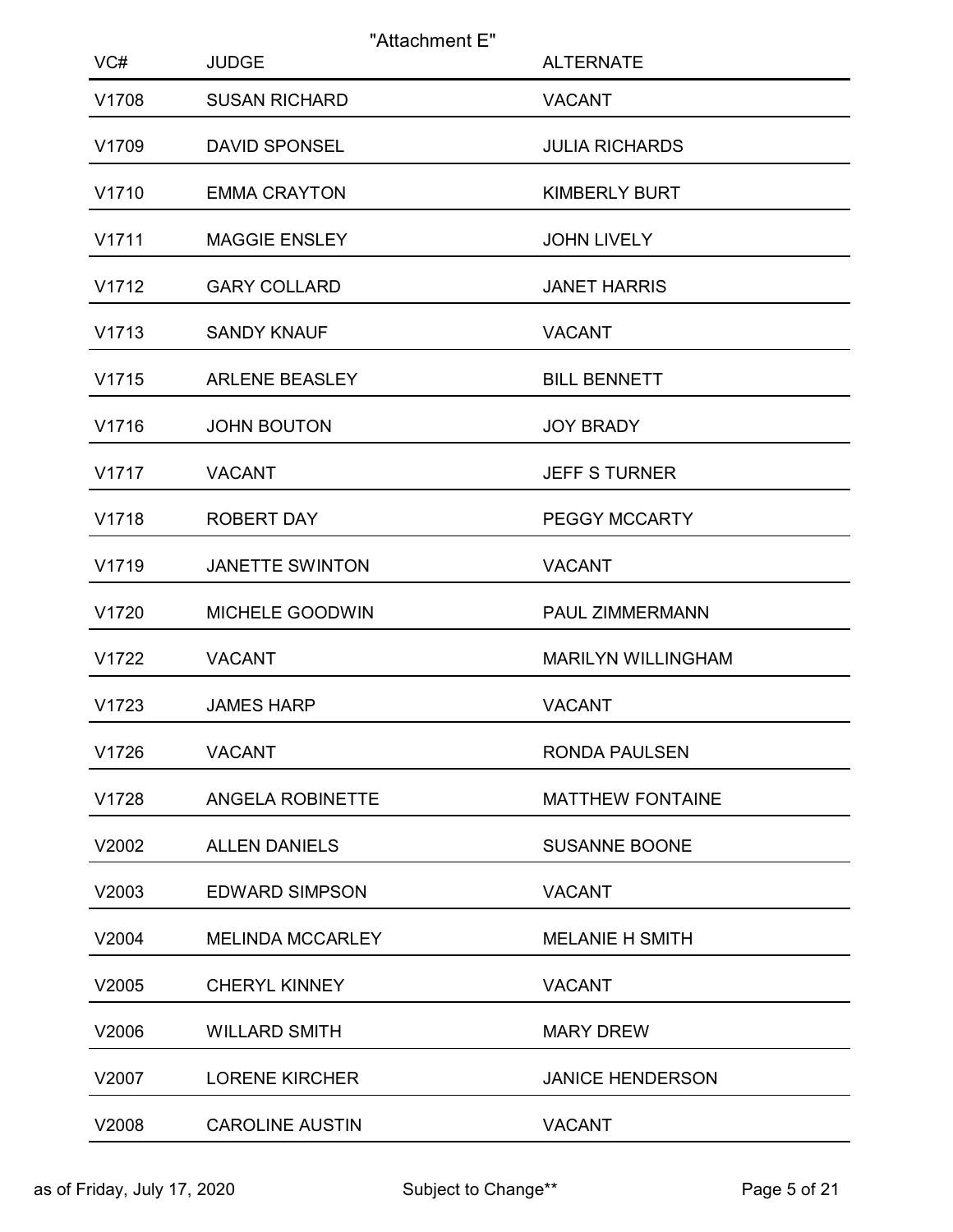| VC#   | "Attachment E"<br><b>JUDGE</b> | <b>ALTERNATE</b>          |
|-------|--------------------------------|---------------------------|
| V2009 | <b>KELLY REDDELL</b>           | <b>AMY WALLACE</b>        |
| V2010 | <b>BRYAN LONG</b>              | <b>MAUREEN WALDIE</b>     |
| V2011 | <b>CYNTHIA CASTILLA</b>        | <b>KATHERINE MCGOVERN</b> |
| V2013 | <b>ROSA BUCH</b>               | <b>VACANT</b>             |
| V2016 | <b>EVA ROYER</b>               | <b>LORI PENICHE</b>       |
| V2018 | <b>VINCENT REYNOLDS</b>        | <b>JEFFREY KOGUTT</b>     |
| V2019 | <b>EDMUND DANIELS</b>          | <b>WILL WILKINS</b>       |
| V2020 | <b>ROLLIN GARY</b>             | <b>JOHN GOREN</b>         |
| V2021 | <b>MARY ANN COLLINS</b>        | <b>DON FORTENBERRY</b>    |
| V2023 | <b>JAMES CARTER</b>            | <b>RICHARD MCCRUM</b>     |
| V2026 | <b>CHARLES ARMSTRONG</b>       | <b>MARILYN MASTERS</b>    |
| V2027 | <b>SANDY AMMONS</b>            | <b>PAMELA BRICE</b>       |
| V2029 | <b>FRANCO MORPAROTTI</b>       | <b>VACANT</b>             |
| V2030 | <b>LINDA COLLINS</b>           | NATALIE LEVY              |
| V2032 | <b>ROGER KNUDSON</b>           | <b>GREGORY CLEMENTS</b>   |
| V2034 | ELIZABETH JEFFETT              | <b>MARY BETH MCKENNA</b>  |
| V2035 | <b>JEAN LAMBERTY</b>           | <b>MARY HAIRSTON</b>      |
| V2036 | <b>LAWRENCE WAINER</b>         | DALE MCEOWEN              |
| V2038 | <b>CHARLES MULLINS</b>         | <b>CHRISTOPHER FORD</b>   |
| V2040 | <b>CHISA SAVAGE</b>            | <b>JANICE BEMBRY</b>      |
| V2041 | <b>MARY BINNING</b>            | <b>SANDRA OLEARY</b>      |
| V2042 | <b>GAYLYNN GEE</b>             | ROBERT FRANKLIN           |
| V2043 | PATRICIA HARBIN                | ANNE CHRISTIANSEN         |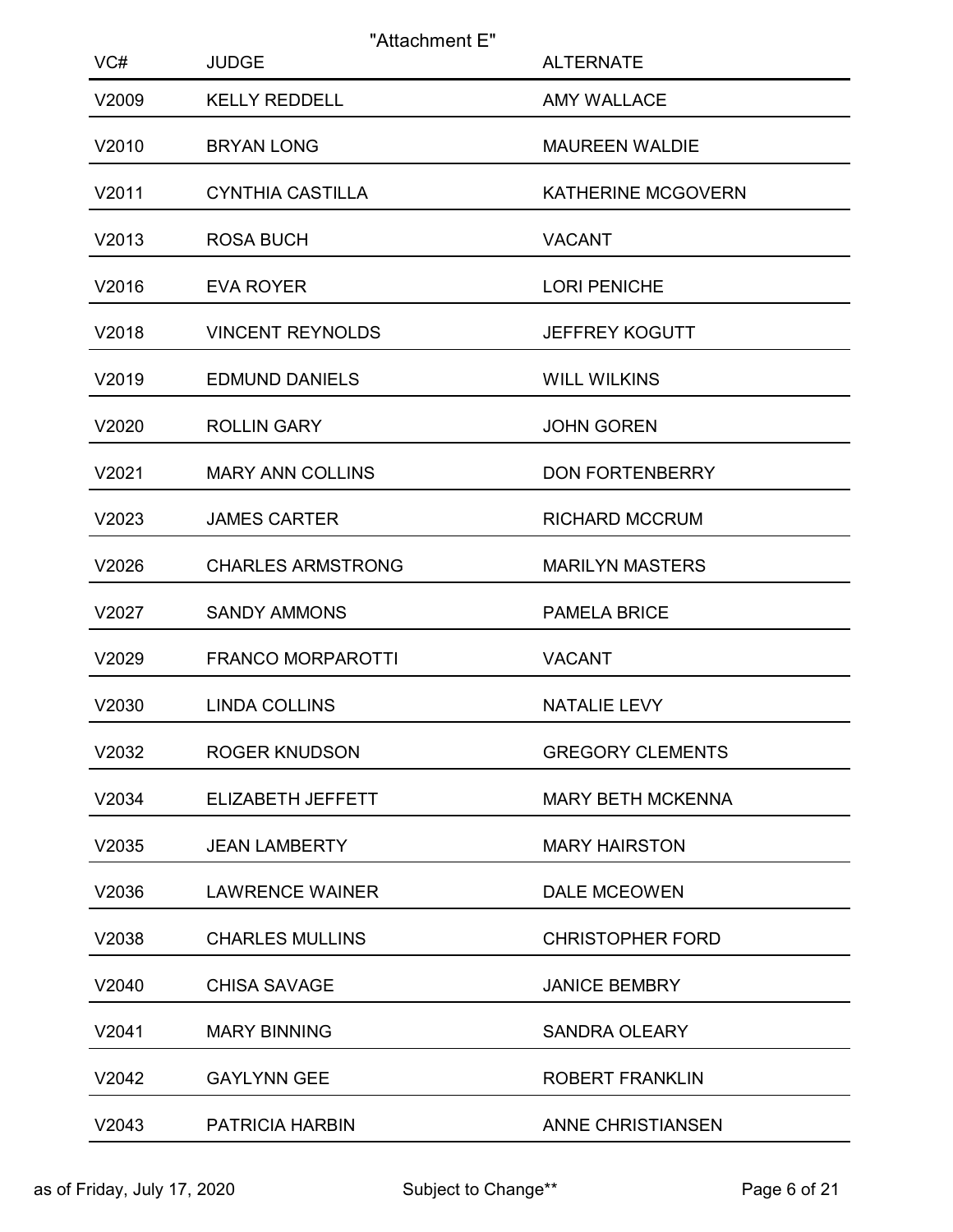| VC#   | <b>JUDGE</b>             | "Attachment E"<br><b>ALTERNATE</b> |
|-------|--------------------------|------------------------------------|
| V2044 | <b>NICK WEIDENKOPF</b>   | <b>JAY TOBIN</b>                   |
| V2047 | <b>CONNIE HUTZELL</b>    | <b>GERALDINE SLAUGHTER</b>         |
| V2048 | <b>JOSEPH SPERANDEO</b>  | <b>DELISA DAY</b>                  |
| V2050 | <b>CARON HILL</b>        | PATRICIA SHAUGHNESSY               |
| V2051 | <b>JASON FRANNEA</b>     | JANET MACFARLAND                   |
| V2052 | DAVID W. WALLACE         | <b>MEREDITH CLINTON</b>            |
| V2056 | DAVID JONES              | <b>VACANT</b>                      |
| V2058 | <b>LEE GAMMILL</b>       | <b>MARCY HELFAND</b>               |
| V2059 | <b>DANA KIMBROUGH</b>    | <b>VACANT</b>                      |
| V2060 | <b>WILLIAM REARDON</b>   | <b>WILLIAM CRAIN</b>               |
| V2061 | <b>ROGER PRYOR</b>       | <b>JOHN CHASE</b>                  |
| V2062 | <b>REBECCA PRATT</b>     | <b>DEBORAH WILLIAMS</b>            |
| V2063 | <b>SUSAN FOUNTAIN</b>    | <b>SHARON K. THOMPSON</b>          |
| V2064 | <b>SCOTT HADDEN</b>      | <b>CHARLES BRINER</b>              |
| V2065 | PATRICIA FINK            | <b>GRANT READING</b>               |
| V2066 | YVETTE ATKINS            | <b>KENNETH STEWART</b>             |
| V2067 | <b>JOEL BROWN</b>        | <b>VACANT</b>                      |
| V2068 | <b>RHONDA GREEN</b>      | <b>GAYLE COVEY</b>                 |
| V2069 | <b>DAN PICKENS</b>       | <b>KAREN POTASZNIK</b>             |
| V2071 | <b>BRIAN FLORES</b>      | PATRICIA COLE                      |
| V2072 | <b>WILLIAM HAUGEN</b>    | PAULA GRAHAM                       |
| V2073 | <b>MELODIE MCFARLAND</b> | <b>MEL CYRAK</b>                   |
| V2077 | <b>CHRISTINE PAUL</b>    | <b>JANICE SCHWARZ</b>              |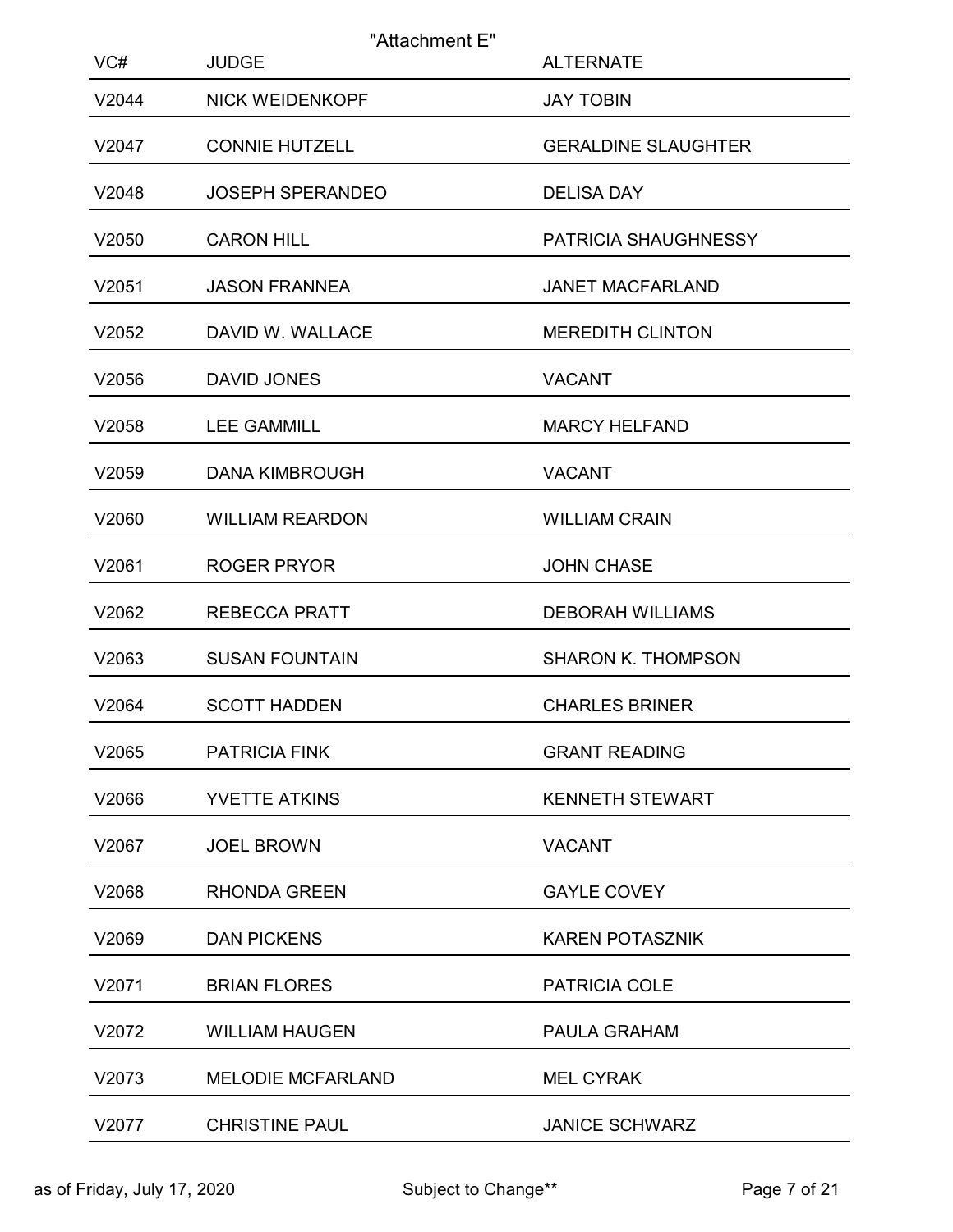| VC#   | "Attachment E"<br><b>JUDGE</b> | <b>ALTERNATE</b>          |
|-------|--------------------------------|---------------------------|
| V2079 | <b>BIRL SMITH</b>              | PRIO BERGER               |
| V2201 | SAMUEL MCDONOUGH               | <b>JOHN WITHERS</b>       |
| V2203 | <b>TERENCE HUFFINES</b>        | <b>LILLIAN STEPHENSON</b> |
| V2220 | <b>BETH BIESEL</b>             | <b>VACANT</b>             |
| V2221 | <b>LAURA ELIZABETH BIESEL</b>  | <b>JAMES ELLIS</b>        |
| V2223 | <b>JEFF LANDSBERG</b>          | <b>LEIGH BAILEY</b>       |
| V2224 | <b>CYNTHIA HOLLIDAY</b>        | <b>VACANT</b>             |
| V2225 | <b>JAMES HAIRSTON</b>          | PRECIOUS WASHINGTON       |
| V2226 | <b>VACANT</b>                  | <b>STEVE UNGERMAN</b>     |
| V2300 | BENNETT JAMES CHAMPAGNE        | JOHN G SUTTER             |
| V2301 | <b>CANDACE ADAMS</b>           | <b>VACANT</b>             |
| V2302 | <b>KATHERINE MIKLOS</b>        | <b>DAVID BEARDSLEY</b>    |
| V2303 | <b>LINDA LOVE</b>              | <b>ALBERT SOLIS</b>       |
| V2305 | <b>MIKE HARRISON</b>           | PAUL HELLER               |
| V2306 | <b>BRUCE WOODY</b>             | <b>BEN KRAGE</b>          |
| V2307 | <b>JUDITH OGLESBY</b>          | <b>LAWRENCE SPENCER</b>   |
| V2310 | PHILLIP RUSSELL                | <b>VACANT</b>             |
| V2401 | <b>WILLIAM BAUMLER</b>         | <b>VACANT</b>             |
| V2402 | <b>NOOR ALMAYAHI</b>           | <b>JIM MILLER</b>         |
| V2403 | <b>VACANT</b>                  | <b>MARY KIRBY</b>         |
| V2404 | <b>VACANT</b>                  | <b>MARK A. HILL II</b>    |
| V2405 | <b>JOHN MAYFIELD</b>           | <b>GLENDA PASLEY</b>      |
| V2406 | FATEMEH BAZLEH                 | <b>VACANT</b>             |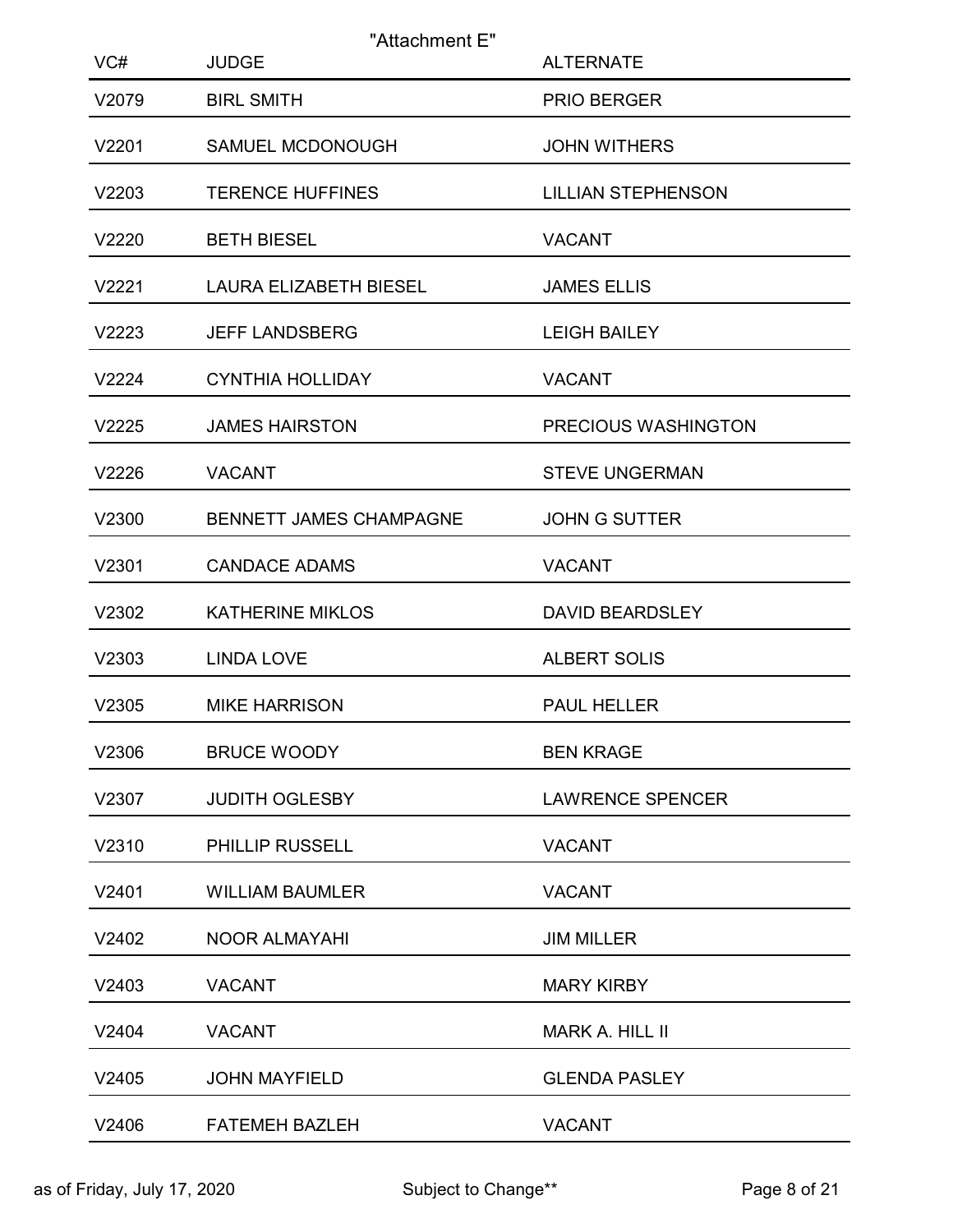|              | <b>JUDGE</b>             | "Attachment E"                            |  |
|--------------|--------------------------|-------------------------------------------|--|
| VC#<br>V2407 | <b>CAROLYN RUTKOWSKI</b> | <b>ALTERNATE</b><br><b>SCOTT OXENDINE</b> |  |
| V2408        | <b>VACANT</b>            | <b>DAN CLAIBORNE</b>                      |  |
| V2409        | STEPHEN BALCESZAK        | <b>LARRY WILLIAMS</b>                     |  |
| V2500        | <b>KATHLEEN LUNSON</b>   | <b>VINCENT GAINES</b>                     |  |
| V2501        | <b>EDWARD DEES</b>       | <b>VACANT</b>                             |  |
| V2502        | <b>BONNIE WELLS</b>      | <b>JAMES MAWSON</b>                       |  |
| V2503        | <b>VALERIE STAGAMAN</b>  | <b>SHIRLEY BATTIE</b>                     |  |
| V2504        | <b>TIM SEAMAN</b>        | <b>DONNA BULLARD</b>                      |  |
| V2505        | <b>VACANT</b>            | <b>VACANT</b>                             |  |
| V2506        | <b>KATHERINE THOMAS</b>  | NICOLA STOUT                              |  |
| V2507        | <b>BRIAN MARKS</b>       | NANCY WITT                                |  |
| V2508        | <b>FRANK COONEY</b>      | <b>MELVIN FLOYD</b>                       |  |
| V2509        | <b>JASON ALPERS</b>      | <b>EVELYN ROBERSON</b>                    |  |
| V2510        | <b>ROWELL LUBBERS</b>    | <b>HOWARD T. MAHER</b>                    |  |
| V2511        | KATHLEEN ABBOTT          | <b>HUGH HARRIS</b>                        |  |
| V2513        | NICHOLAS ROBISON         | <b>LUANN PEHLE</b>                        |  |
| V2514        | <b>BETTYE MEGASON</b>    | <b>VACANT</b>                             |  |
| V2516        | <b>SUSAN FISCHER</b>     | <b>ELLA HEISTER</b>                       |  |
| V2601        | <b>FRANCINE LY</b>       | MIKE WILCOX                               |  |
| V2602        | <b>VACANT</b>            | <b>SUE MILLER</b>                         |  |
| V2603        | <b>VACANT</b>            | <b>JOHN KEEFE</b>                         |  |
| V2604        | <b>VACANT</b>            | <b>SHALA ALLEN</b>                        |  |
| V2700        | RACHEL BAKER FORD        | <b>BARBARA STAUFFER</b>                   |  |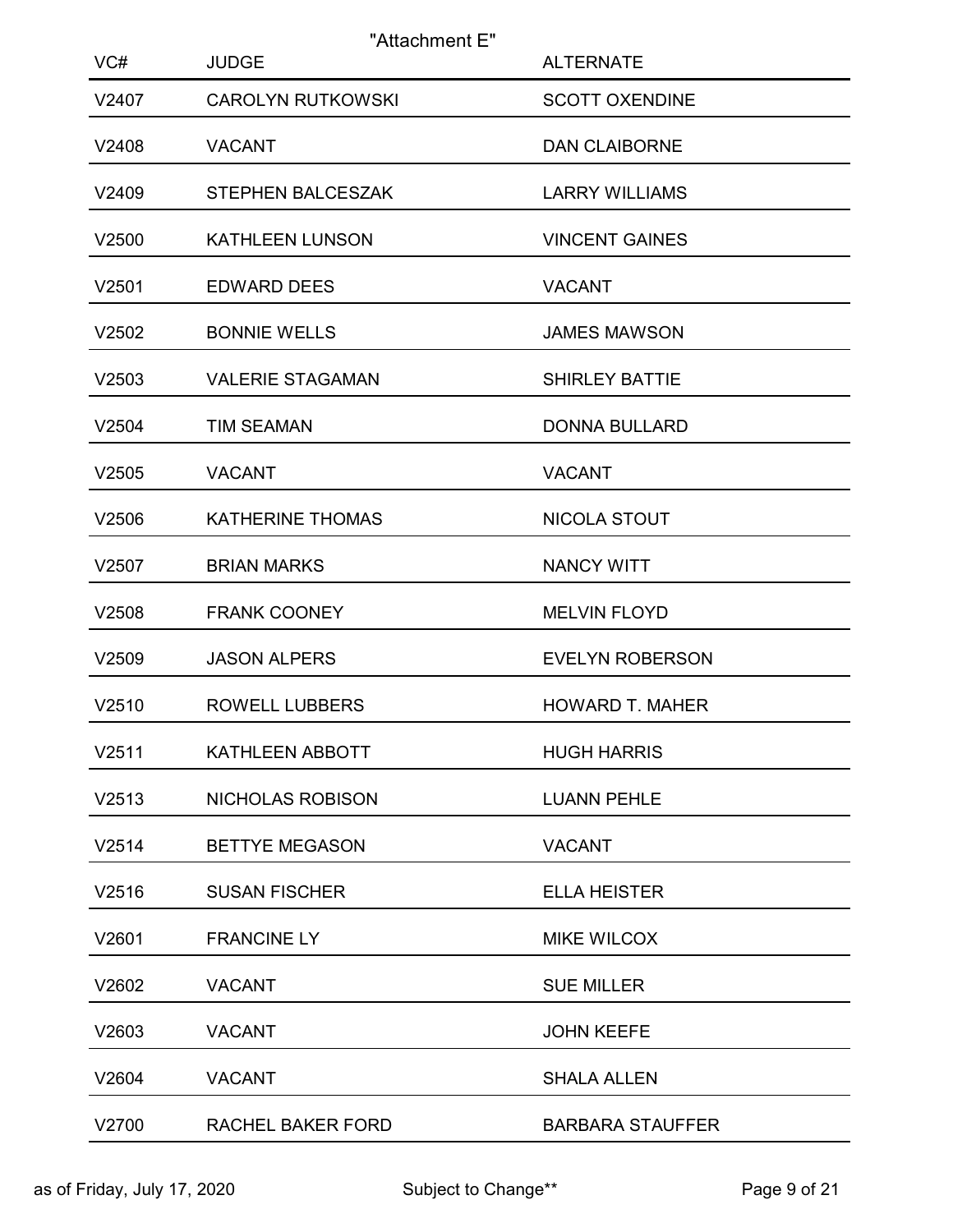| VC#   | "Attachment E"<br><b>JUDGE</b> | <b>ALTERNATE</b>       |
|-------|--------------------------------|------------------------|
| V2701 | <b>BRIAN JENSEN</b>            | <b>PEGGY WICKER</b>    |
| V2702 | <b>MAIKA RODRI</b>             | <b>KATHRYN HIGGINS</b> |
| V2704 | <b>SANDRA FRANKLIN</b>         | <b>VACANT</b>          |
| V2705 | <b>RICHARD SNOW</b>            | <b>KIM JOHNSTON</b>    |
| V2706 | <b>DWIGHT DAVIS</b>            | <b>VACANT</b>          |
| V2709 | JT MCPHERSON                   | <b>TARA MCCLINTON</b>  |
| V2710 | <b>VACANT</b>                  | <b>ANNETTE RATLIFF</b> |
| V2712 | <b>SARAH J MITCHELL</b>        | ROBERT DIETZE          |
| V2713 | <b>PAMELA HAIR</b>             | <b>WESLEY JOHNSON</b>  |
| V2714 | <b>VACANT</b>                  | DAPHNE MANOR-STANLEY   |
| V2715 | <b>ALETA LUBBERS</b>           | <b>DORRIS JOHNSON</b>  |
| V2801 | <b>DAVIDEEN DEMSKE</b>         | <b>VACANT</b>          |
| V2802 | <b>THOMAS BURROWS</b>          | <b>NANCY WANG</b>      |
| V2803 | <b>MAUREEN VANACORE</b>        | <b>VACANT</b>          |
| V2805 | <b>WILLIAM HURLBERT</b>        | <b>VACANT</b>          |
| V2807 | <b>VACANT</b>                  | <b>CYNTHIA SALIT</b>   |
| V2808 | <b>DAVID JENKINS</b>           | <b>NICHOLI HOSKINS</b> |
| V2809 | <b>JEFF VARNELL</b>            | <b>ERIK ERIKSEN</b>    |
| V2900 | <b>LOLA HURT</b>               | <b>DAVID GRIGGS</b>    |
| V2902 | <b>TERRY BARKER</b>            | <b>JONATHAN SMITH</b>  |
| V2920 | PAUL ATTWOOD                   | <b>VACANT</b>          |
| V2921 | JAMES SCHROEDER                | <b>VACANT</b>          |
| V2922 | JEFF LINDSEY                   | VACANT                 |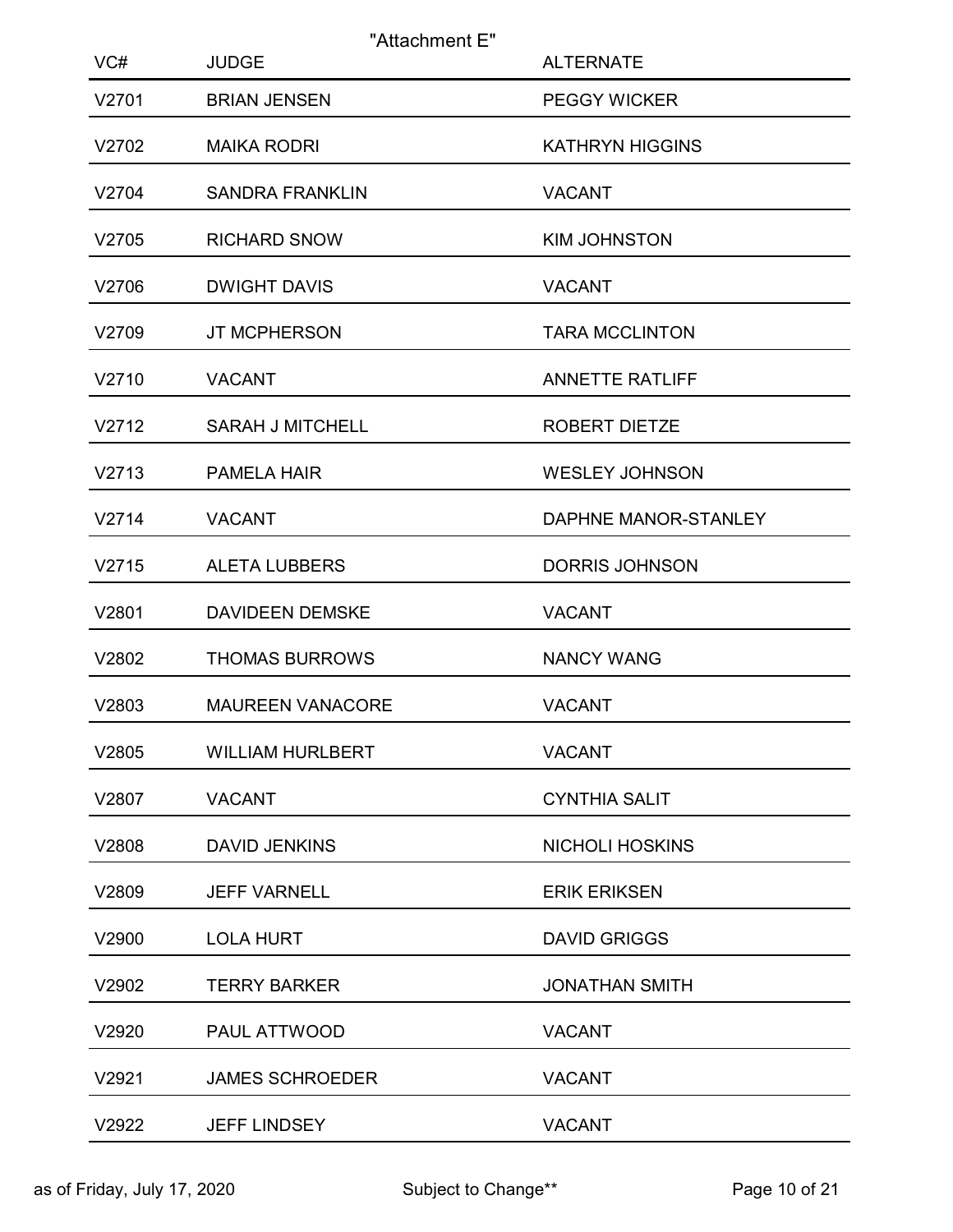| VC#   | "Attachment E"<br><b>JUDGE</b> | <b>ALTERNATE</b>          |
|-------|--------------------------------|---------------------------|
| V2924 | <b>KENT MANTON</b>             | <b>WATHENIA CLARK</b>     |
| V2925 | <b>TE SUMNER</b>               | <b>VACANT</b>             |
| V2926 | <b>LARRY PRESS</b>             | <b>VACANT</b>             |
| V2927 | <b>JERRY HICKMAN</b>           | <b>VACANT</b>             |
| V2940 | <b>GARY OVERBY</b>             | <b>VACANT</b>             |
| V2941 | <b>RUSSELL JAMES</b>           | <b>SANDRA RICHARDSON</b>  |
| V2942 | <b>KIRIL JAKIMOVSKI</b>        | <b>VACANT</b>             |
| V3000 | <b>GERRE WILLIAMS</b>          | <b>ERIC HAAR</b>          |
| V3003 | <b>JOE TAVE</b>                | <b>JOHN ASBERRY</b>       |
| V3004 | <b>MARTIN BURRELL</b>          | <b>CHRISTOPHER CUNEO</b>  |
| V3007 | <b>DORIS SMITH</b>             | <b>VACANT</b>             |
| V3008 | <b>PAMELA CURRY</b>            | <b>SHARON JONES</b>       |
| V3009 | <b>GARY FOSTER</b>             | <b>KIRK KENNEDY</b>       |
| V3011 | <b>SANDRA BIGGS</b>            | ROBERT RENTERIA           |
| V3016 | <b>VINCENT RODRIQUEZ</b>       | <b>JIM BURRIS</b>         |
| V3017 | <b>LAVONIA WILLIAMS</b>        | <b>VACANT</b>             |
| V3018 | <b>SAUNDRA RAY</b>             | <b>ELIZABETH ANDERSON</b> |
| V3019 | <b>MYRTLE BROWN</b>            | <b>VACANT</b>             |
| V3020 | <b>JENNIFER LIVINGSTON</b>     | <b>VACANT</b>             |
| V3022 | <b>JAMES STUART WILLIAMS</b>   | <b>LUCY CAIN</b>          |
| V3025 | <b>MUNYA ROBERTS</b>           | <b>JAMES VEVERKA</b>      |
| V3026 | NICOLE SIMS                    | VACANT                    |
| V3027 | <b>BETTY HOOEY</b>             | <b>VACANT</b>             |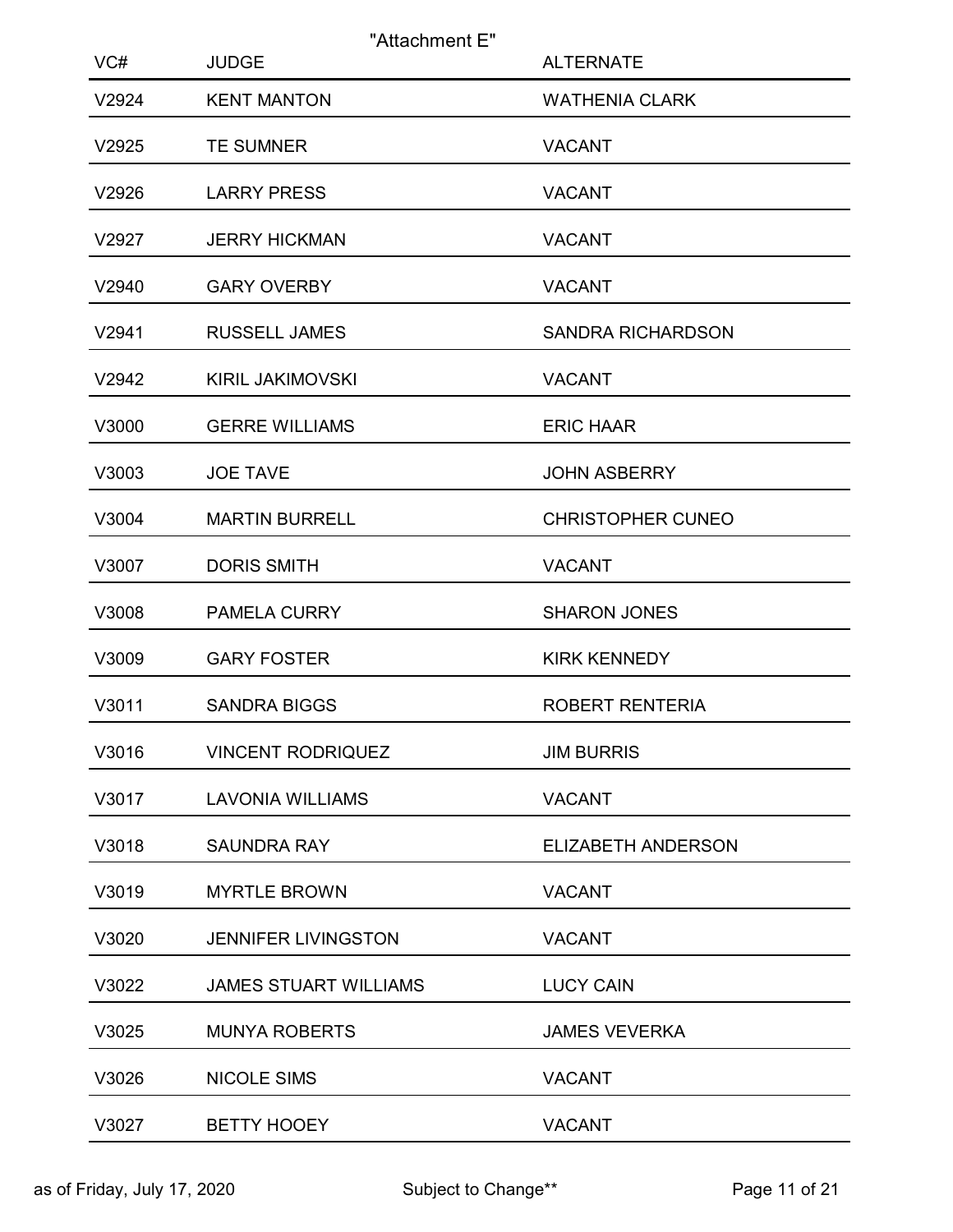| VC#   | "Attachment E"<br><b>JUDGE</b> | <b>ALTERNATE</b>        |
|-------|--------------------------------|-------------------------|
| V3029 | <b>MICHAEL WEBB</b>            | <b>VACANT</b>           |
| V3032 | <b>JOSHUA LLOYD</b>            | <b>MARIANNE MORRIS</b>  |
| V3034 | <b>GLORIA JAMES</b>            | <b>TAITE BROWN</b>      |
| V3035 | <b>ANNIE NEWMAN</b>            | <b>VACANT</b>           |
| V3038 | DR. NETTIESTINE SMITH          | <b>VACANT</b>           |
| V3039 | <b>MICHAEL KING</b>            | <b>VACANT</b>           |
| V3040 | <b>JAMES BAKER</b>             | <b>VACANT</b>           |
| V3042 | <b>MAE CHOICE</b>              | <b>VACANT</b>           |
| V3043 | <b>DOROTHY PRATT</b>           | <b>VACANT</b>           |
| V3044 | <b>WILLIE CALLAHAN</b>         | <b>KRISTY BLANCHARD</b> |
| V3045 | <b>CLAUDIA FOWLER</b>          | <b>VACANT</b>           |
| V3046 | <b>LORINE LINTHICUM</b>        | <b>ANCIET MOSSAMBA</b>  |
| V3047 | <b>MARGARET CUMBY</b>          | <b>OSCAR BRACKS</b>     |
| V3048 | <b>RUTH WYRICK</b>             | <b>JIMMY MCGUIRE</b>    |
| V3049 | <b>MYRTIS EVANS</b>            | <b>LORI SCHMIDT</b>     |
| V3050 | <b>JESSE LIPSCOMB</b>          | <b>VACANT</b>           |
| V3051 | <b>MYRTLE JOHNSON</b>          | <b>VACANT</b>           |
| V3052 | <b>LINDA WYNN</b>              | <b>MURDOCK GIBBS</b>    |
| V3054 | <b>BARBARA LEWIS</b>           | ADELMO RUIZ             |
| V3055 | <b>VIVIAN HILL</b>             | <b>TAFT THOMPSON</b>    |
| V3056 | <b>KEBRAN ALEXANDER</b>        | <b>SHELLY PAN</b>       |
| V3057 | LAWSON L TURNER, JR            | PAT MCDOWELL            |
| V3058 | <b>GARLINE SHAW</b>            | <b>VACANT</b>           |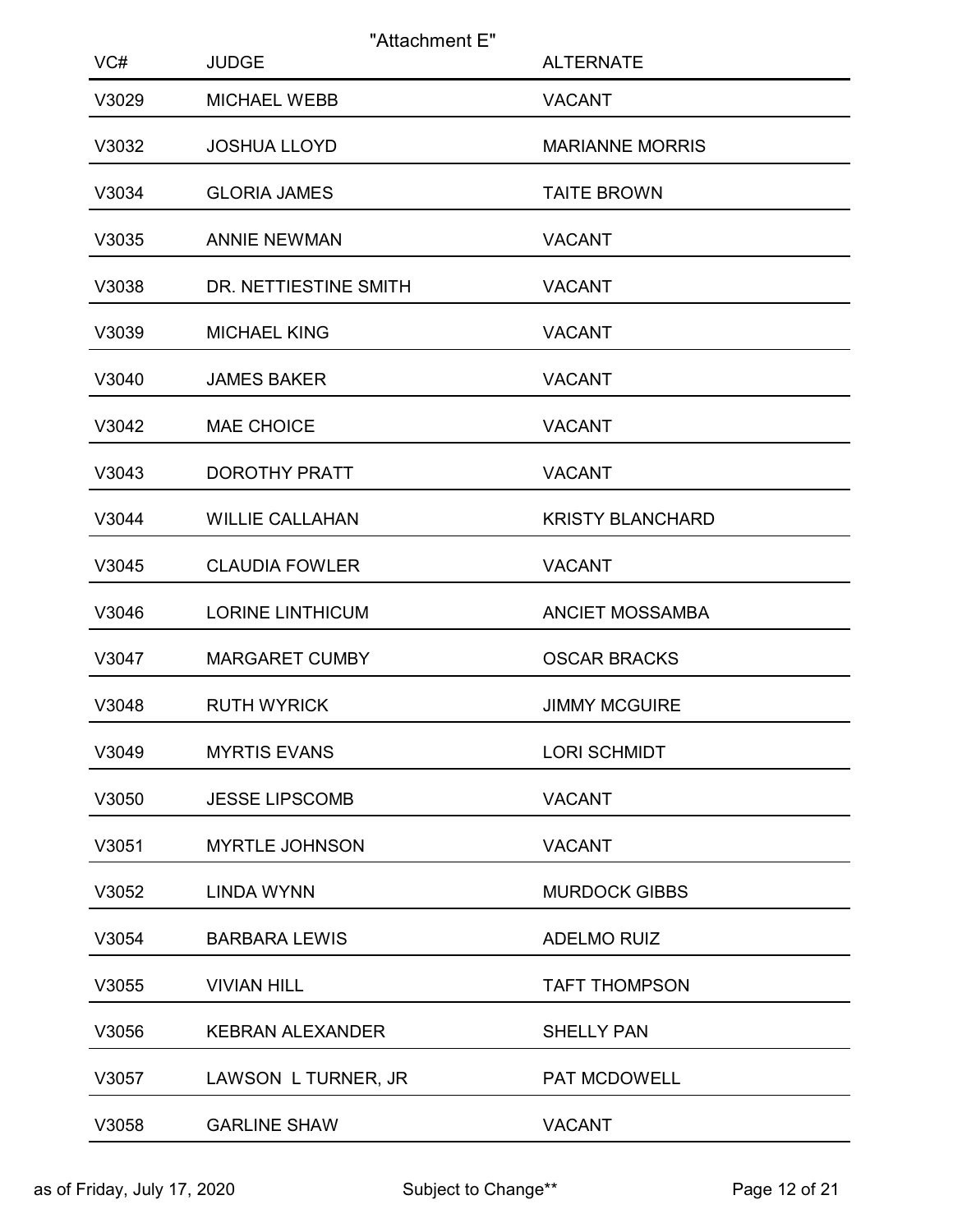| VC#   | "Attachment E"<br><b>JUDGE</b> | <b>ALTERNATE</b>          |
|-------|--------------------------------|---------------------------|
| V3059 | <b>BEATRICE LOVETT</b>         | <b>KENNETH BROWN</b>      |
| V3060 | <b>MARY LUCKEY</b>             | <b>DUANE NICCUM</b>       |
| V3061 | PATRICIA SINGLETON             | <b>VACANT</b>             |
| V3062 | <b>BOADICEA WHITE-MATHIS</b>   | <b>BRUCE BISHOP</b>       |
| V3063 | <b>DOROTHY WHALEY</b>          | <b>GLORIA CAFFEY</b>      |
| V3064 | <b>VACANT</b>                  | <b>VACANT</b>             |
| V3065 | <b>SEDONIA KIDD</b>            | <b>VACANT</b>             |
| V3066 | <b>JOAN YOUNG</b>              | ROESANDA ALLEN            |
| V3067 | <b>ERIC JOHNSON</b>            | <b>CYNTHIA RUMMEL</b>     |
| V3068 | <b>ELIZA STEWARD</b>           | <b>VACANT</b>             |
| V3069 | <b>NARLON CLEMONS</b>          | <b>RUTH HODGE</b>         |
| V3070 | <b>RICHARD BURNEY</b>          | <b>PAULA MILLER</b>       |
| V3071 | <b>DEBRA HARWELL</b>           | <b>JACQUELYN SMITH</b>    |
| V3072 | ANTHONY FORCELLEDO             | <b>VACANT</b>             |
| V3073 | <b>RUBY TANNER</b>             | <b>VACANT</b>             |
| V3075 | <b>LINDA ROBERSON</b>          | <b>VACANT</b>             |
| V3078 | <b>WILLIAM HILL</b>            | <b>VACANT</b>             |
| V3079 | MILDRED POPE                   | <b>VACANT</b>             |
| V3080 | <b>LANTRESA WILLIAMS</b>       | <b>CHARLES LINGERFELT</b> |
| V3081 | <b>BETTY ZIMMERMANN</b>        | <b>VACANT</b>             |
| V3082 | <b>JOHNETTA WILLIAMS</b>       | <b>SANDRA STINSON</b>     |
| V3083 | JOHNNIE GOINS                  | <b>VACANT</b>             |
| V3090 | <b>BARBARA WARD</b>            | <b>VACANT</b>             |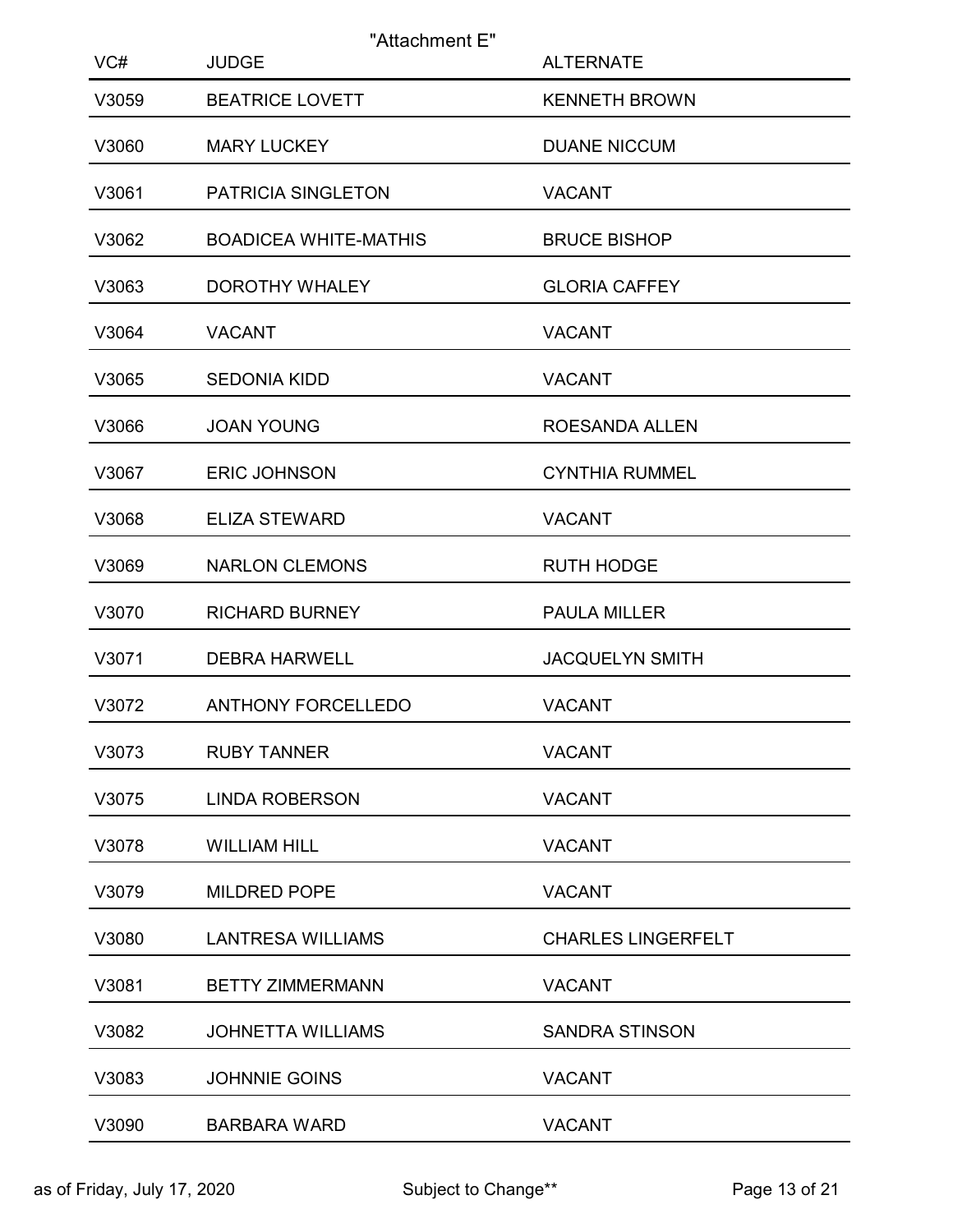| VC#   | "Attachment E"<br><b>JUDGE</b> | <b>ALTERNATE</b>           |
|-------|--------------------------------|----------------------------|
| V3092 | <b>EYVERN EDWARDS</b>          | <b>ANNA NELSON</b>         |
| V3097 | <b>MARQUETTA HINTON</b>        | <b>VACANT</b>              |
| V3100 | <b>EMELDA MARTIN</b>           | <b>LAWRENCE GWINN</b>      |
| V3102 | <b>CONNIE COOK</b>             | <b>KIM RIMMER</b>          |
| V3103 | <b>ANNA GREEN</b>              | <b>TIM PINON</b>           |
| V3104 | <b>DOROTHY CHAMBERS</b>        | <b>BRIAN HOMOLESKI</b>     |
| V3105 | <b>CHRIS JUHL</b>              | <b>BARBARA ANN JOHNSON</b> |
| V3106 | <b>SHARON BARNES</b>           | <b>LISA THIERRY</b>        |
| V3107 | <b>CASSANDRA COOPER</b>        | <b>TODD MARSH</b>          |
| V3108 | ALEXANDER RAY                  | <b>IDELLA NEALY</b>        |
| V3109 | <b>ERVIN SEAMSTER</b>          | <b>VIVIAN CHASTAIN</b>     |
| V3200 | <b>KAY KAMM</b>                | <b>BETTY PITTMAN</b>       |
| V3201 | <b>GLORIA QUALLS</b>           | <b>VACANT</b>              |
| V3202 | ZINA WEST-LEWIS                | PAUL SETTER                |
| V3203 | ANDREA CURTIS RICHARDSON       | <b>TONY SHEPHERD</b>       |
| V3204 | <b>SHIRLEY BROWN</b>           | <b>ALICE ISBELL</b>        |
| V3205 | <b>LASHAUN WALLACE</b>         | <b>VACANT</b>              |
| V3206 | KENNETH HOLLINGSWORTH          | <b>SYLVIA SHUFFIELD</b>    |
| V3207 | CARLA REYNOLDS-GROGAN          | <b>VACANT</b>              |
| V3208 | <b>TAMMY BRITTON</b>           | <b>VACANT</b>              |
| V3209 | <b>SANDRA JULIEN</b>           | <b>SHARON JONES</b>        |
| V3211 | <b>MILLIE WILLIAMS</b>         | DANEE ROEDL                |
| V3300 | <b>STEVE WALTON</b>            | LYNDA JEAN HALL            |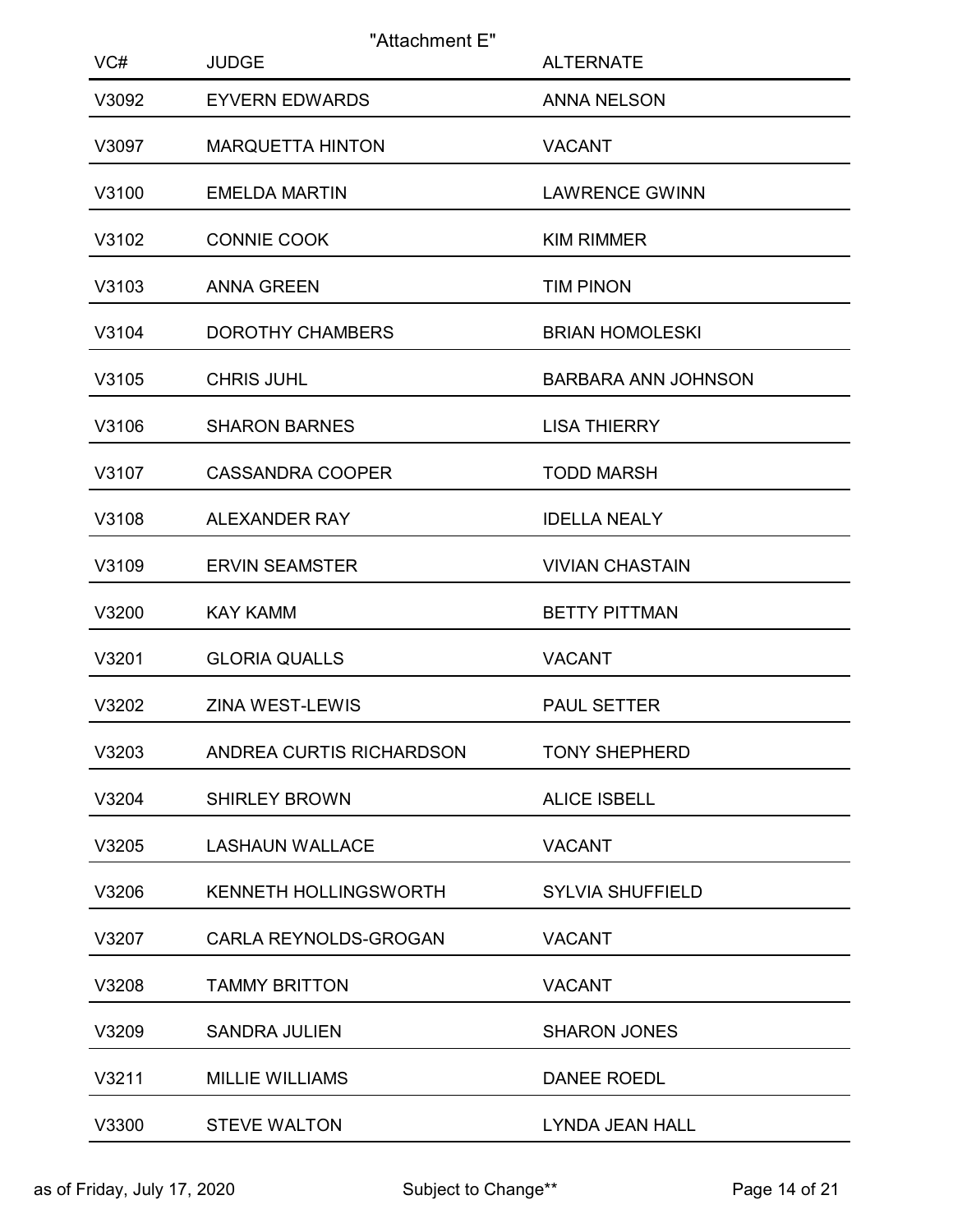| VC#   | "Attachment E"<br><b>JUDGE</b> | <b>ALTERNATE</b>           |
|-------|--------------------------------|----------------------------|
| V3301 | <b>BRAD UNDERWOOD</b>          | <b>DENISE GRANT-MURRAY</b> |
| V3302 | <b>HELEN MAY NICHOLS</b>       | <b>VACANT</b>              |
| V3303 | <b>SANDRA WEATHERALL</b>       | <b>JOSE GONZALEZ</b>       |
| V3304 | <b>NMACHI ABENGOWE</b>         | <b>VACANT</b>              |
| V3305 | <b>FELICIA WALKER</b>          | PETER SCHROER              |
| V3307 | <b>DUJUANA MURAT</b>           | DANA PENSADO               |
| V3309 | <b>ERICKA THROWER</b>          | <b>LOUIS HOLMAN</b>        |
| V3310 | <b>SUSAN CUMBY</b>             | <b>DEBORAH MOSES</b>       |
| V3312 | <b>VACANT</b>                  | <b>ERNESTO VALENCIA</b>    |
| V3313 | <b>SUZANNE HESS</b>            | MINNIE JONES               |
| V3314 | <b>JACQUELINE FAIN</b>         | <b>HOWARD STARLING</b>     |
| V3315 | <b>LEON CHANDLER</b>           | BRYAN ODOM                 |
| V3316 | <b>BELINDA WILLIAMS</b>        | PAUL ALLEN                 |
| V3317 | <b>TANGILA THOMAS</b>          | <b>VACANT</b>              |
| V3400 | <b>LINDA NORMAN</b>            | <b>VACANT</b>              |
| V3404 | <b>LINDA EVERETT LOGAN</b>     | <b>REBECCA LIPE</b>        |
| V3405 | <b>JANICE HARRISON</b>         | <b>JIMMY SHIELDS</b>       |
| V3408 | <b>HULEN STRUNCK</b>           | <b>VACANT</b>              |
| V3500 | <b>MICHAEL SLATON</b>          | <b>WANA ALWALEE</b>        |
| V3601 | <b>TANYA MASON</b>             | <b>BARRY JOHNSON</b>       |
| V3604 | <b>LAJUANA BARTON</b>          | <b>KASUNDRA BROWN</b>      |
| V3605 | <b>TAWANA WILLIAMS</b>         | <b>GREGORY WHITEMAN</b>    |
| V3606 | ANDREWLYN BAILEY               | <b>VACANT</b>              |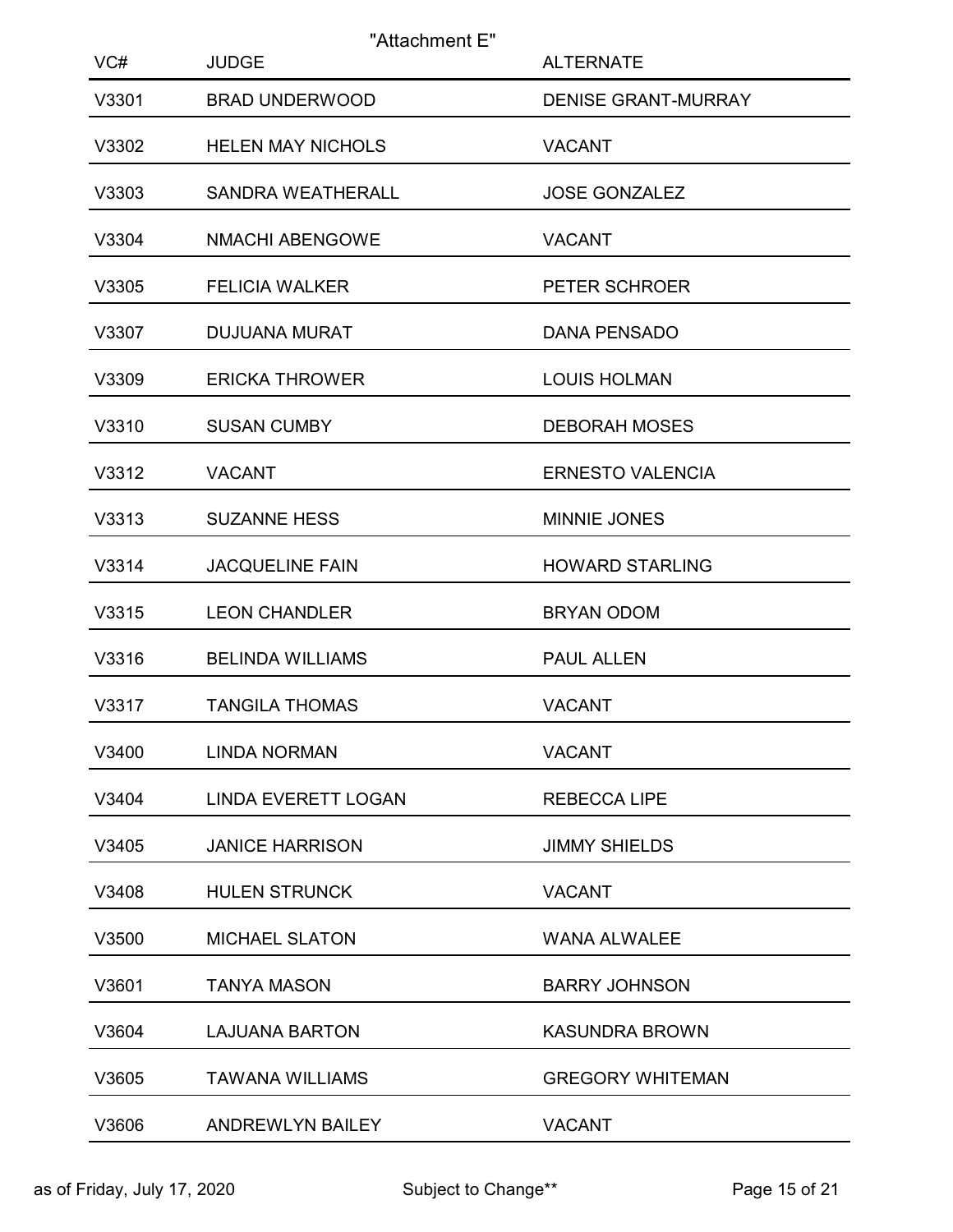| VC#   | <b>JUDGE</b>             | "Attachment E"<br><b>ALTERNATE</b> |
|-------|--------------------------|------------------------------------|
| V3607 | <b>CYNTHIA ALLEN</b>     | <b>VACANT</b>                      |
| V3609 | <b>RON BIVINS</b>        | <b>VACANT</b>                      |
| V3611 | <b>DIANNA JACKSON</b>    | <b>VACANT</b>                      |
| V3616 | <b>BRENDA HARRIS</b>     | PAT PIERSON                        |
| V3617 | <b>VACANT</b>            | <b>VACANT</b>                      |
| V3700 | <b>TRAVIS WORTHAM</b>    | <b>JONATHAN BOOS</b>               |
| V3702 | <b>SHEILA LUCAS</b>      | <b>RACHEL DOYLE</b>                |
| V3800 | <b>MELVIN ARMSTRONG</b>  | <b>WES BOWEN</b>                   |
| V3802 | <b>FRANKIE WALKER</b>    | <b>LISA PERDUE</b>                 |
| V3803 | <b>DONNA SPARKS</b>      | <b>VACANT</b>                      |
| V3805 | <b>SHERRY GALLOWAY</b>   | PAUL CONNET                        |
| V3807 | <b>CARLA KENNEDY</b>     | <b>JOHN STEWART</b>                |
| V3808 | <b>MONICA TURNER</b>     | <b>VACANT</b>                      |
| V3809 | <b>EDWARD WILLIAMS</b>   | <b>TOM HANAHAN</b>                 |
| V3900 | PAMELA DEAL-CHANCE       | <b>VACANT</b>                      |
| V3920 | LINDA ARGUINZONI         | <b>MARY KENNARD</b>                |
| V3921 | <b>TEENA GAYLE</b>       | ANACLETO CONTRERAS                 |
| V3940 | PAMELA WASH              | <b>LORRIE MCDONALD</b>             |
| V3950 | <b>RITA MOORE</b>        | <b>MARY MCDONALD</b>               |
| V4002 | MICHELE VALENTINO        | <b>TONI NOLEN</b>                  |
| V4004 | <b>VACANT</b>            | <b>JOHN DUPRE</b>                  |
| V4006 | <b>STEWART MIKKELSEN</b> | <b>KARYN BROWNLEE</b>              |
| V4010 | <b>VIVIAN GREGORICH</b>  | <b>CAROL BURNAMAN</b>              |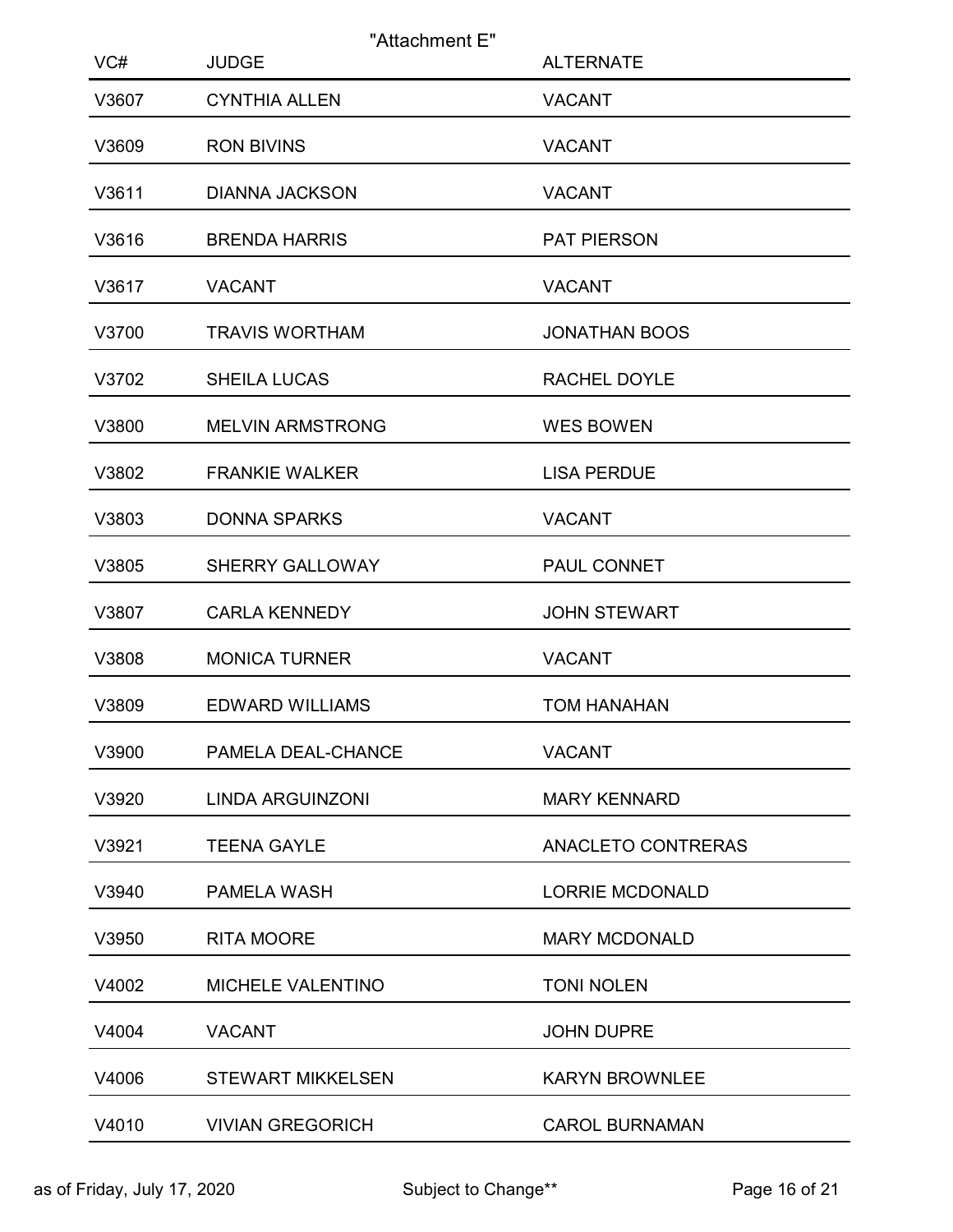|              | "Attachment E"                    |                                           |
|--------------|-----------------------------------|-------------------------------------------|
| VC#<br>V4014 | <b>JUDGE</b><br><b>CLARK WILL</b> | <b>ALTERNATE</b><br><b>DORIE CRANSHAW</b> |
| V4015        | <b>OLGA SMITH</b>                 | <b>WILLIAM HOOPER</b>                     |
| V4016        | <b>JONATHAN MAPLES</b>            | <b>DUC NGUYEN</b>                         |
| V4018        | <b>DAVID FISHER</b>               | <b>JOHN HOLDEN</b>                        |
| V4019        | <b>MYRA HOLLINS</b>               | <b>DAVID BELL</b>                         |
| V4022        | RICARDO MEDRANO                   | <b>KENNETH LEE</b>                        |
| V4024        | <b>DEBORAH CULBERSON</b>          | <b>BRIAN BOURQUE</b>                      |
| V4028        | LETTIE SEARLES                    | <b>VACANT</b>                             |
| V4029        | <b>SAMUEL WENNING</b>             | <b>VACANT</b>                             |
| V4031        | <b>MARK W. BAKER</b>              | <b>CYNDA MELVILLE</b>                     |
| V4032        | DAVID HEFLEY                      | <b>JAMES MOYERS</b>                       |
| V4033        | DANIEL FOYT                       | ELIZABETH WALLACE                         |
| V4035        | ROBERTO ALONZO                    | <b>JAY WILLIS</b>                         |
| V4038        | <b>JOAN BOULDIN</b>               | <b>JAMES WIEDERHOLD</b>                   |
| V4039        | <b>GWENDA LOWE</b>                | <b>LYLE LAND</b>                          |
| V4040        | <b>LORETTA HALLMAN</b>            | <b>VACANT</b>                             |
| V4043        | <b>JOE BURKLEO</b>                | ROSA CASTILLO                             |
| V4046        | <b>MATHIS PERKINS</b>             | <b>VACANT</b>                             |
| V4050        | <b>ERIK WILSON</b>                | <b>DURHL CAUSSEY</b>                      |
| V4052        | <b>SEDRICK MCCURDY</b>            | <b>THOMAS WILKINS</b>                     |
| V4055        | <b>KELLY WOOD</b>                 | <b>CHRISTOPHER NASH</b>                   |
| V4056        | <b>JESSE ROCHA</b>                | <b>SHIRLEY WEEKS</b>                      |
| V4057        | MICHAEL GOODMAN                   | <b>EUGENE RALPH SR</b>                    |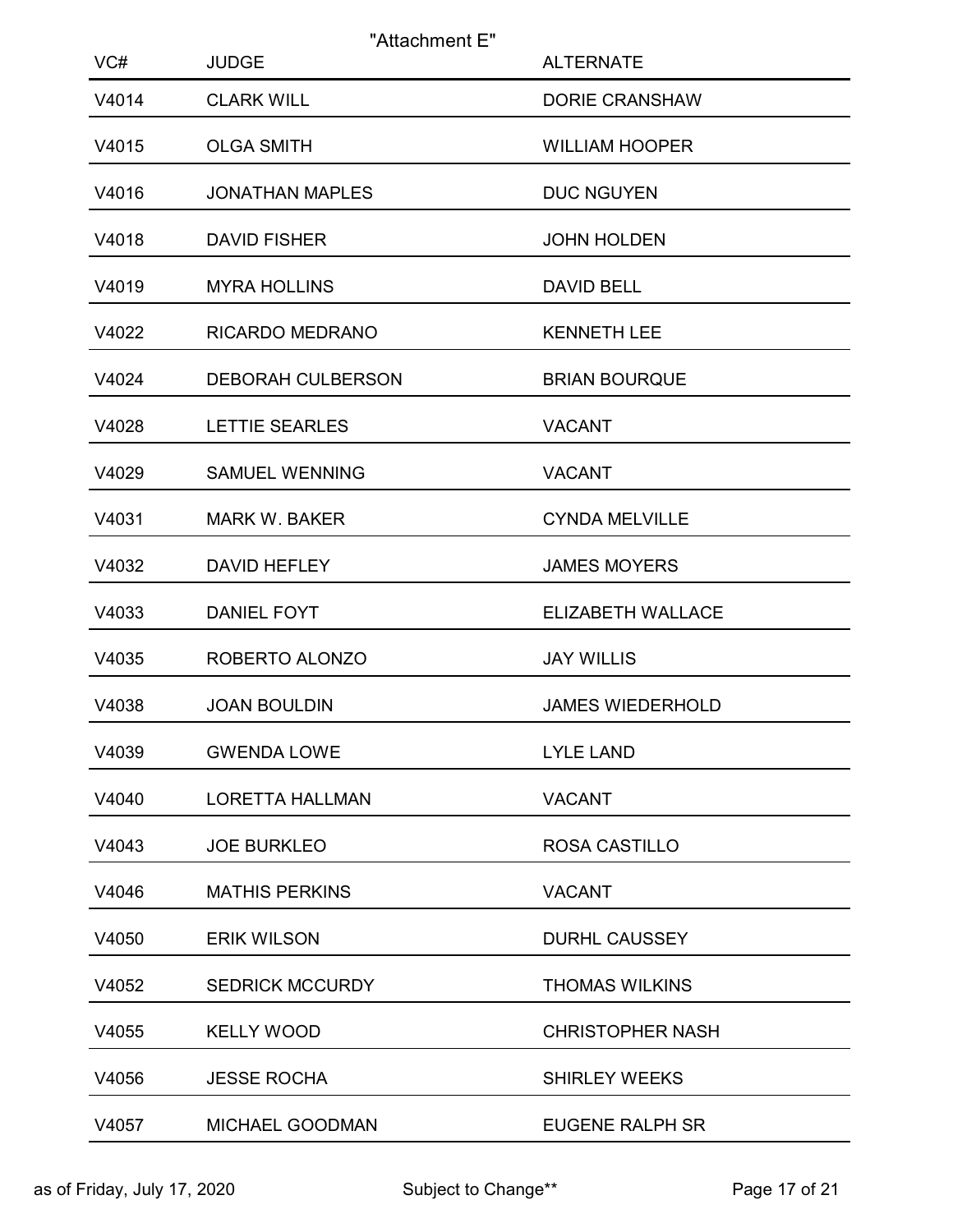|              | "Attachment E"                            |                                          |
|--------------|-------------------------------------------|------------------------------------------|
| VC#<br>V4060 | <b>JUDGE</b><br><b>DANIELA VILLARREAL</b> | <b>ALTERNATE</b><br><b>MONTY WEDDELL</b> |
| V4061        | <b>ANDREW ALEMAN</b>                      | <b>VACANT</b>                            |
| V4062        | <b>FRANCES BOREN</b>                      | <b>THOMAS GEDDES</b>                     |
| V4063        | <b>DANIEL BROWN</b>                       | <b>DON WEEKS</b>                         |
| V4064        | <b>RUSSELL GARNER</b>                     | <b>VACANT</b>                            |
| V4065        | <b>CAREY BRUCE</b>                        | <b>VACANT</b>                            |
| V4066        | <b>ROENA CALICUT</b>                      | <b>MARY HOLLIES</b>                      |
| V4067        | <b>CATHERINE GARRISON</b>                 | <b>VACANT</b>                            |
| V4068        | PERLA LOZA                                | <b>JAMES GEORGE</b>                      |
| V4069        | <b>NGENA WHITE</b>                        | <b>SAM WHITE</b>                         |
| V4070        | <b>ROBERT SHEAKS</b>                      | <b>WILLIE O'BRIEN</b>                    |
| V4071        | <b>NGINA WHITE</b>                        | <b>VACANT</b>                            |
| V4073        | <b>VACANT</b>                             | <b>CATHRYN WARD</b>                      |
| V4074        | <b>SYLVIA LAGOS</b>                       | <b>RICHARD SMITH</b>                     |
| V4075        | <b>TERESA STEWARD</b>                     | RAMON ACOSTA                             |
| V4076        | <b>LINDA WISE</b>                         | <b>FRANCES BLANCHARD</b>                 |
| V4077        | <b>VALERIE HUTCHINS</b>                   | <b>CHRISTINA JINEZ</b>                   |
| V4078        | PAMELA HARDEN                             | <b>CHAD JACKSON</b>                      |
| V4079        | <b>DAVID DUNNIGAN</b>                     | <b>THOMAS WATKINS</b>                    |
| V4081        | YOLANDA JIMENEZ                           | <b>WILLIAM DEVILLE</b>                   |
| V4083        | <b>SYLVIA MEDRANO</b>                     | <b>VACANT</b>                            |
| V4085        | <b>GLENDA SALAZAR</b>                     | RICHARD WALLACE                          |
| V4086        | MIRIAM DOMINGUEZ                          | <b>MARI ANN ROSS</b>                     |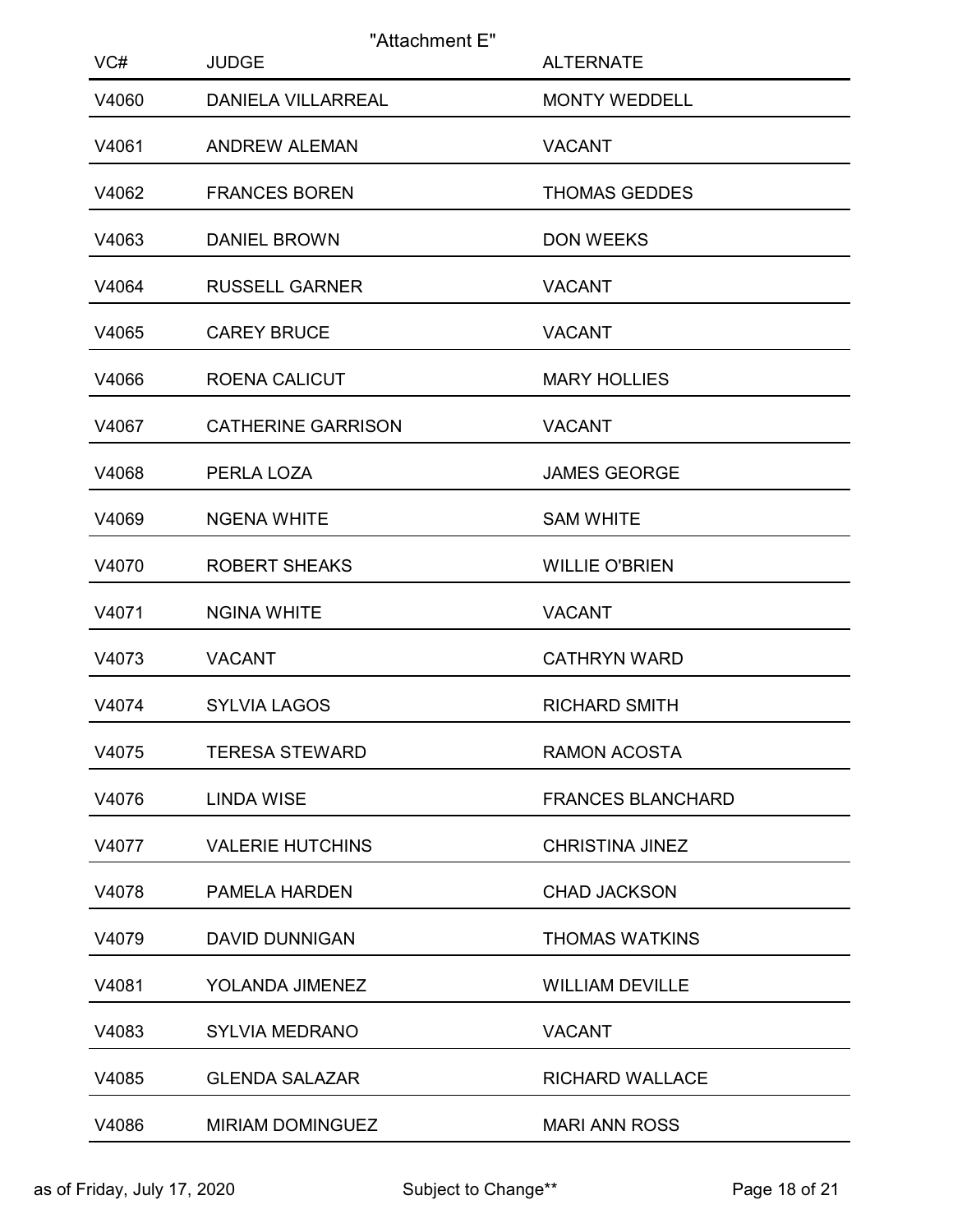| VC#   | "Attachment E"<br><b>JUDGE</b> | <b>ALTERNATE</b>           |
|-------|--------------------------------|----------------------------|
| V4087 | ANTOINETTE ROQUEMORE           | MICHAEL BURNAMAN           |
| V4094 | <b>MATTHEW CALVERT</b>         | <b>MARGUERITE BUCCINO</b>  |
| V4097 | <b>BETTY ROWE WILLIAMS</b>     | SONDRA MONROE              |
| V4110 | <b>STEPHEN CARTER</b>          | <b>VACANT</b>              |
| V4113 | <b>MARY HODGE</b>              | <b>VACANT</b>              |
| V4300 | <b>DEBRA GOWANS</b>            | <b>RUBY LEE</b>            |
| V4501 | <b>VACANT</b>                  | <b>KATHRYN MONETTE</b>     |
| V4502 | <b>EVELYN GRAY</b>             | <b>EDGAR MICHAELSON JR</b> |
| V4507 | PATSY RAY                      | <b>VACANT</b>              |
| V4508 | <b>VACANT</b>                  | <b>VACANT</b>              |
| V4509 | <b>VACANT</b>                  | <b>VACANT</b>              |
| V4511 | <b>VACANT</b>                  | <b>JEAN HOWARD</b>         |
| V4512 | LYDIA ALCALAN                  | <b>FRANK STROHSCHEIN</b>   |
| V4513 | <b>VACANT</b>                  | <b>MARIE PARENT</b>        |
| V4514 | <b>WARREN WIENECKE</b>         | <b>VACANT</b>              |
| V4515 | <b>VACANT</b>                  | <b>VACANT</b>              |
| V4517 | <b>LINDA PATTERSON</b>         | <b>VACANT</b>              |
| V4518 | <b>VACANT</b>                  | <b>MATHEW LIGUEZ</b>       |
| V4519 | <b>MADALINE STATES</b>         | <b>JENA PERKINS</b>        |
| V4520 | <b>DIANA KRIS FARRELL</b>      | <b>WANDA BURTON</b>        |
| V4521 | <b>VACANT</b>                  | <b>JACK WOLFSON</b>        |
| V4522 | <b>VACANT</b>                  | <b>VACANT</b>              |
| V4525 | DEE HART                       | <b>EZEQUIEL AVILES</b>     |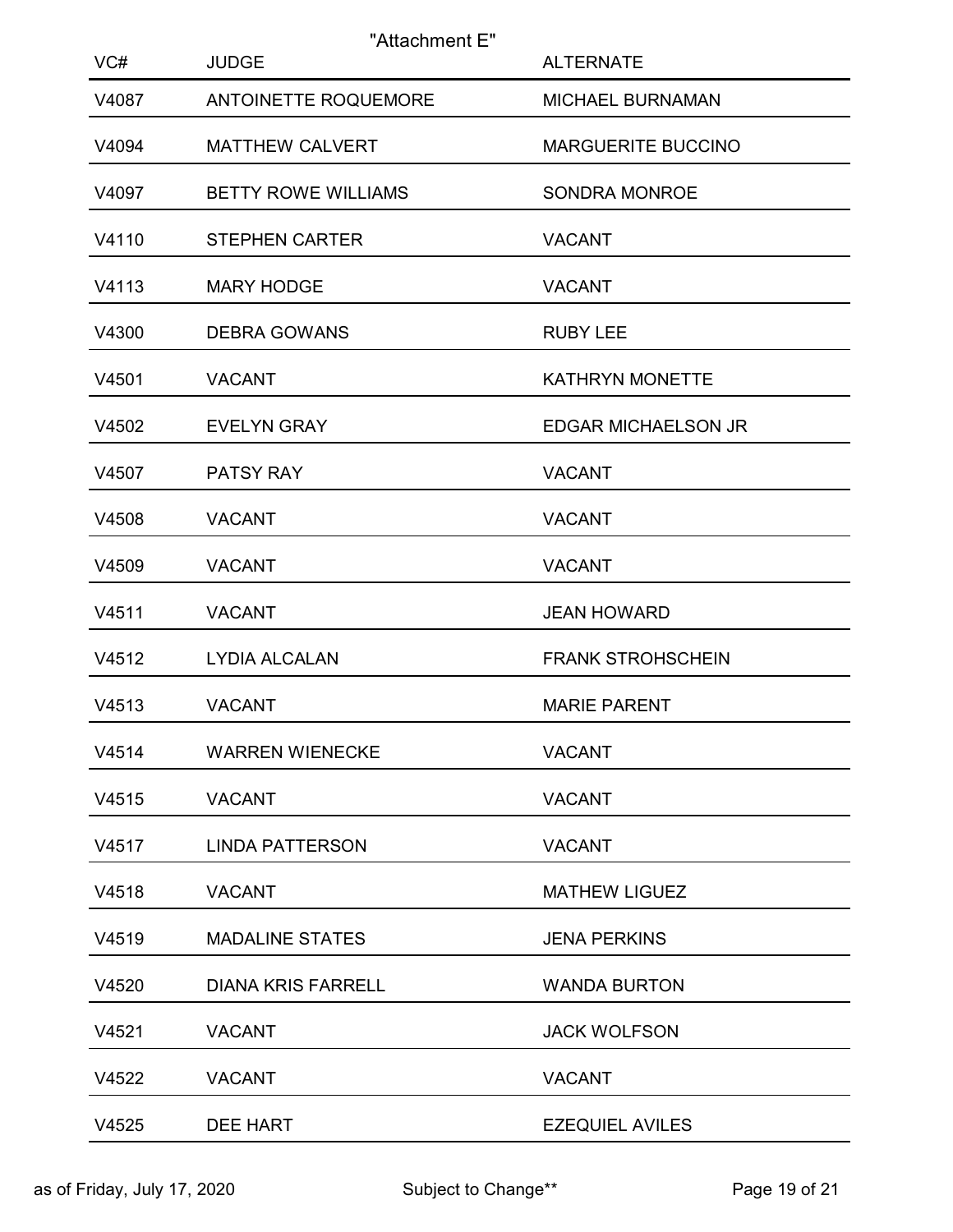| VC#   | "Attachment E"<br><b>JUDGE</b> | <b>ALTERNATE</b>         |
|-------|--------------------------------|--------------------------|
| V4527 | <b>JUANITA OCHOA</b>           | <b>VANCE ROPER</b>       |
| V4528 | <b>CAROL DAVIS</b>             | <b>STEPHANIE POND</b>    |
| V4538 | <b>SUNJA SMITH</b>             | <b>KEN KNUDSON</b>       |
| V4601 | <b>ROY GETTING</b>             | <b>ERNESTINE CHIPMAN</b> |
| V4602 | <b>MARTHA SCHECHT</b>          | <b>LAURA ERMINI</b>      |
| V4605 | <b>EVELYN SMART</b>            | <b>KENT BROWN</b>        |
| V4606 | <b>VACANT</b>                  | <b>VACANT</b>            |
| V4607 | <b>MAGGIE MARTINS</b>          | <b>BILLIE MORROW</b>     |
| V4608 | <b>SUSAN BRADLEY</b>           | <b>VICKIE DANCE</b>      |
| V4610 | <b>DAVIN BERNSTEIN</b>         | SHARON BARBOSA-CRAIN     |
| V4613 | <b>ARCHIE STEPHENSON</b>       | <b>RON HINDS</b>         |
| V4616 | <b>VACANT</b>                  | <b>VACANT</b>            |
| V4618 | <b>MARTIN SAENZ</b>            | <b>SHANNON MAHER</b>     |
| V4619 | <b>VACANT</b>                  | <b>VACANT</b>            |
| V4620 | <b>VACANT</b>                  | <b>STEPHEN HILLIER</b>   |
| V4621 | YASIR ARAFAT                   | JOHNNY LOPEZ             |
| V4622 | <b>VACANT</b>                  | <b>KELLY PAULSEN</b>     |
| V4623 | <b>VACANT</b>                  | <b>TONY GONZALES</b>     |
| V4624 | DAVID BRADLEY                  | <b>ELENA BLAKE</b>       |
| V4626 | <b>CLAIRE SHAHZAD</b>          | LUCILLE DIDOMENICO       |
| V4627 | <b>TARIQ JAFFERY</b>           | <b>AMY BRIGGS</b>        |
| V4629 | <b>ENAYET KHAN</b>             | VACANT                   |
| V4630 | <b>SHIRLEY EWING</b>           | VACANT                   |